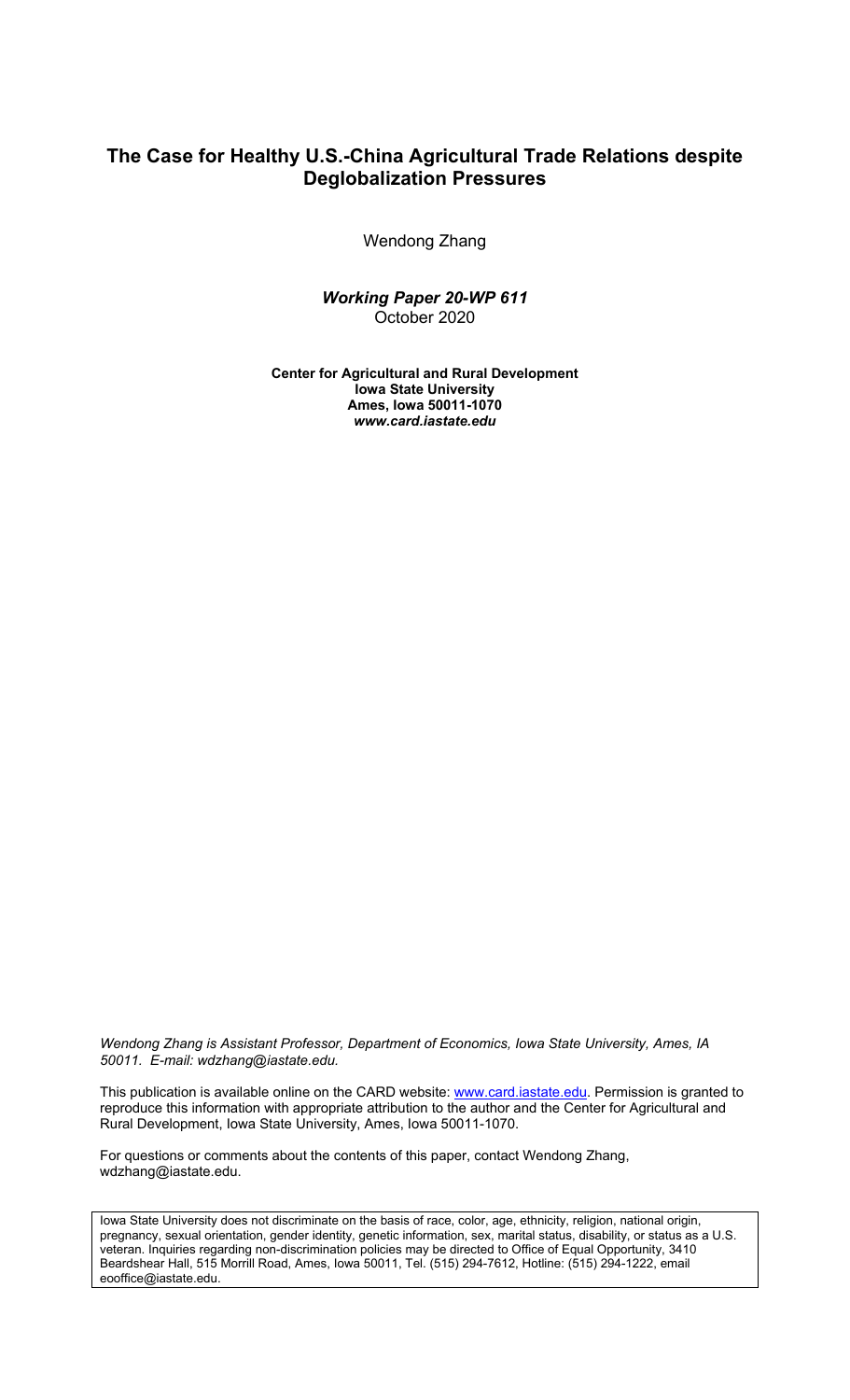### The Case for Healthy U.S.-China Agricultural Trade Relations Despite Deglobalization Pressures<sup>∗</sup>

Wendong Zhang†

#### Abstract

The COVID-19 pandemic is crippling the global economy and heightening distrust and political disagreements among major countries. Furthermore, ongoing deglobalization efforts taken by firms and countries are fueling the rise of economic nationalism. A prime example is the possible decoupling of U.S.-China economic and trade relations, which the ongoing trade war has already significantly disrupted. This paper analyzes the impacts of COVID-19 on U.S. agricultural exports to China, especially the added delays and uncertainty on China's food imports meeting the U.S.-China phase one trade deal target. I present the views of U.S. farmers and the general public toward China and argue that healthy U.S.-China agricultural trade relations are not only critical for both countries but welcomed by U.S. farmers. I also discuss the possible rise in non-tariff barriers following the pandemic as well as trade policies that are increasingly intertwined with political tensions. Finally, I discuss how the U.S.-China phase one trade deal could possibly lead to a more balanced bilateral agricultural trade portfolio with greater share of protein and retail food products.

Keywords: Agricultural Trade; Trade War; COVID-19; Globalization; Supply Chain; Agricultural Export; Trade Policy

JEL Codes: Q17, Q18, F13, F60, F52

#### *Forthcoming* at **Applied Economic Perspectives and Policy**

<sup>∗</sup>The author gratefully acknowledges support from the USDA National Institute of Food and Agriculture Hatch Project 101,030 and grant 2019-67023-29414. The author also thanks Chad Hart, Mike Duffy, Kelvin Leibold, Xi He, Minghao Li, and Nate Cook for feedback on an earlier draft.

<sup>†</sup>Assistant Professor, Department of Economics and Center for Agricultural and Rural Development (CARD), Iowa State University, wdzhang@iastate.edu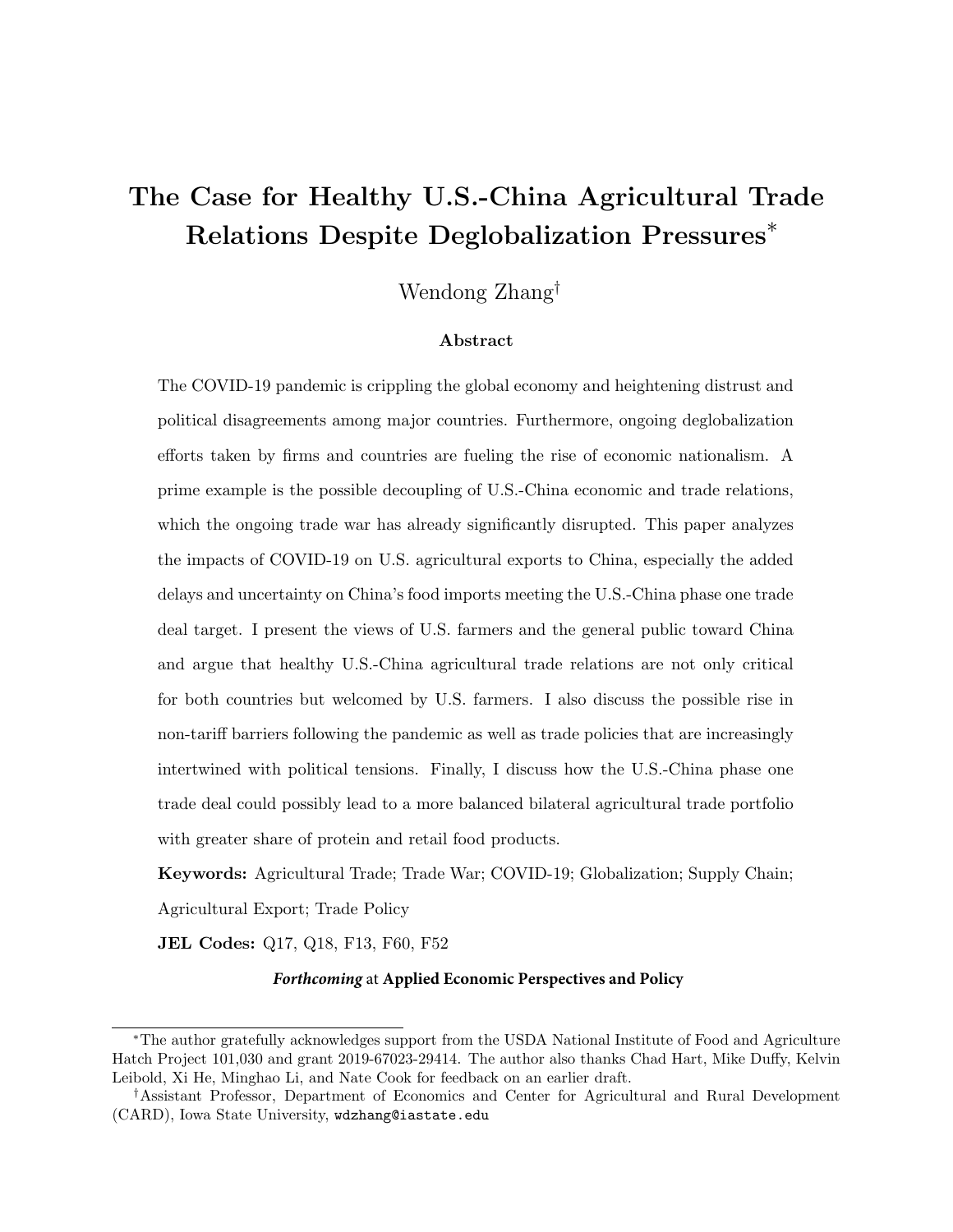## <span id="page-2-0"></span>The Case for Healthy U.S.-China Agricultural Trade Relations Despite Deglobalization Pressures<sup>∗</sup>

#### Abstract

The COVID-19 pandemic is crippling the global economy and heightening distrust and political disagreements among major countries. Furthermore, ongoing deglobalization efforts taken by firms and countries are fueling the rise of economic nationalism. A prime example is the possible decoupling of U.S.-China economic and trade relations, which the ongoing trade war has already significantly disrupted. This paper analyzes the impacts of COVID-19 on U.S. agricultural exports to China, especially the added delays and uncertainty on China's food imports meeting the U.S.-China phase one trade deal target. I present the views of U.S. farmers and the general public toward China and argue that healthy U.S.-China agricultural trade relations are not only critical for both countries but welcomed by U.S. farmers. I also discuss the possible rise in non-tariff barriers following the pandemic as well as trade policies that are increasingly intertwined with political tensions. Finally, I discuss how the U.S.-China phase one trade deal could possibly lead to a more balanced bilateral agricultural trade portfolio with greater share of protein and retail food products.

Keywords: Agricultural Trade; Trade War; COVID-19; Globalization; Supply Chain; Agricultural Export; Trade Policy

JEL Codes: Q17, Q18, F13, F60, F52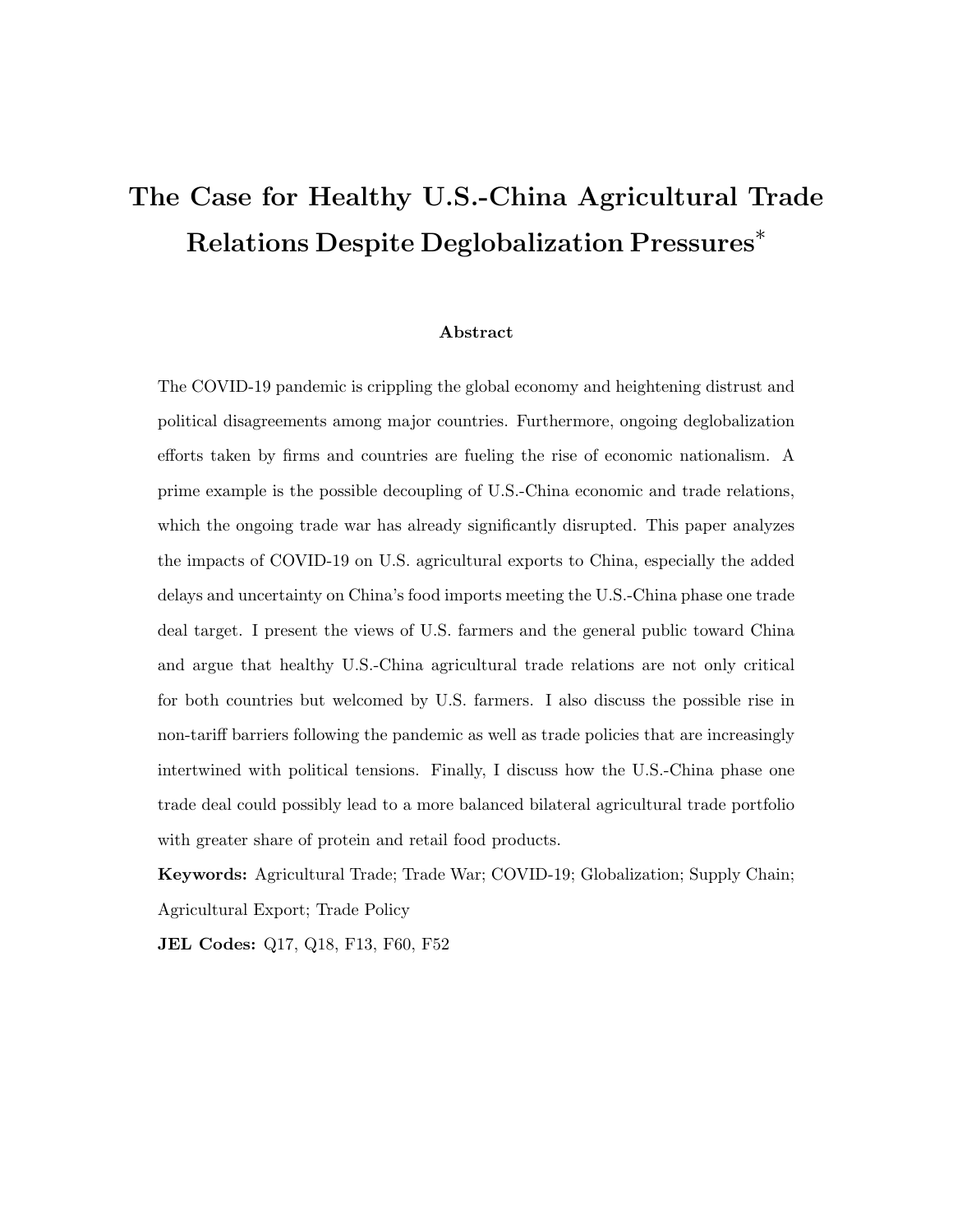In this time of crisis, we face two particularly important choices. The first is between totalitarian surveillance and citizen empowerment. The second is between nationalist isolation and global solidarity.

- [Harari](#page-25-0) [\[2020\]](#page-25-0), the Financial Times 'The World after Coronavirus.'

#### 1 Introduction

The novel coronavirus (2019-nCoV or COVID-19) has shocked the world's economies [\[In](#page-25-1)[ternational Monetary Fund, 2020\]](#page-25-1) and imposed significant uncertainty and pressure on the already-stressed U.S. agricultural sector. According to the USDA (U.S. Department of Agriculture) Economic Research Service, projected inflation-adjusted 2020 net farm income is still 25% below its 2013 peak [\[USDA Economic Research Service, 2020\]](#page-27-0). The COVID-19 pandemic has also drastically lowered prices for major agricultural commodities, especially livestock and ethanol products [\[Lusk and Anderson, 2020\]](#page-25-2), and farm loan delinquencies and farm bankruptcies are projected to further increase [\[Newton, 2020\]](#page-26-0). In early 2020, the new U.S.-China phase one trade deal became a major hope among U.S. farmers and rural communities for the expected agricultural export surges it promised [\[Bown, 2020,](#page-23-0) [Zhang, 2020\]](#page-28-0). However, the global spread of COVID-19 has significantly delayed the promised purchases of agricultural products, which will make it even more difficult for China to meet the goal of purchasing \$12.5 billion more in U.S. farm products than in 2017 (the baseline year for phase one trade goals) [\[Xiong and Zhang, 2020,](#page-28-1) [He et al., 2020a\]](#page-25-3). The COVID-19 pandemic is also triggering the use of trade barriers, causing nations and firms to undertake efforts to decouple supply chains [\[Sheldon and Grant, 2020,](#page-27-1) [Glauber, 2020,](#page-24-0) [Martin and Glauber,](#page-26-1) [2020\]](#page-26-1), which increases the signs for more problematic U.S.-China relations [\[Devlin et al.,](#page-24-1) [2020\]](#page-24-1). Furthermore, the trade war and current pandemic are generating strategic risk management incentives for firms to reduce workforce health risks through increased automation, and to reduce their political risks by diversifying trade networks and accounting for the risk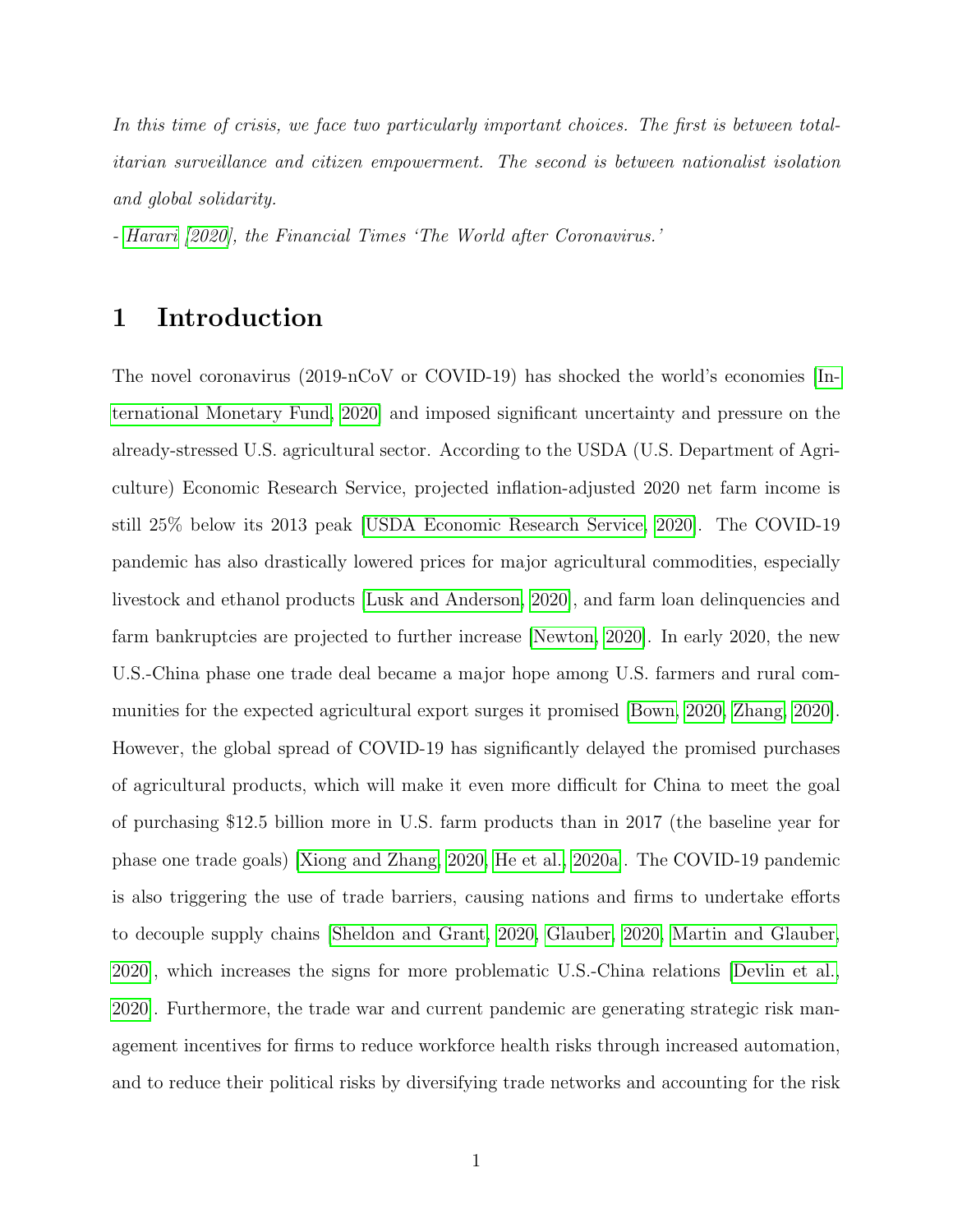of political disruptions in supply chains. At this critical juncture of heightened uncertainties and deglobalization pressures exacerbated by COVID-19, it is crucial to examine the barriers and opportunities for U.S.-China agricultural trade relations—relations that are critical for easing U.S. farmers' current financial stress and to the future of U.S. agricultural exports.

The COVID-19 pandemic added significant uncertainty and challenges to China meeting the agricultural purchases required in the phase one deal [\[He et al., 2020a\]](#page-25-3), especially during first few months of 2020. The political debates regarding the origin and optimal control strategies of the virus also led to a further deterioration of the general U.S. public's view of China [\[Devlin et al., 2020\]](#page-24-1). China started strategically diversifying away from the United States long before the start of the trade war [\[Zhang, 2019\]](#page-28-2) and the United States has increasingly embraced an "economic dis-integration" view toward multilateral trade systems [\[Chow](#page-24-2) [et al., 2019\]](#page-24-2), which generates more concerns regarding the future of U.S.-China agricultural trade relations. The flight-to-safety sentiment among investors led to a strengthening of the U.S. dollar, which, coupled with a depreciated Brazil real, gave China incentive to purchase soybeans from Brazil rather than the United States. Despite these mounting deglobalization pressures, recent surveys of U.S. farmers clearly show that they remain optimistic about the future of agricultural trade relations with China and welcome a healthy U.S.-China economic relationship. Similar to previous pandemics or crises, the COVID-19 pandemic has led to an increase in non-tariff barriers, such as export restrictions on food products [\[Martin](#page-26-1) [and Glauber, 2020\]](#page-26-1) and additional Sanitary and phytosanitary (SPS) measures. As politically motivated trade actions become more common, so do government trade aid payments such as the Market Facilitation Program (MFP), which, importantly, was not authorized by Congress [\[Coppess et al., 2019\]](#page-24-3). I offer perspectives on the precedential importance of the MFP for future farm policy, and its distributional impacts across and within states. In addition, I discuss the declining global institutions of free trade and dwindling role of the WTO in global trade government, which in part results from the challenges in treating China's economic structure [\[Wu, 2016\]](#page-27-2) and the ill-functioning WTO Appellate Body. I also show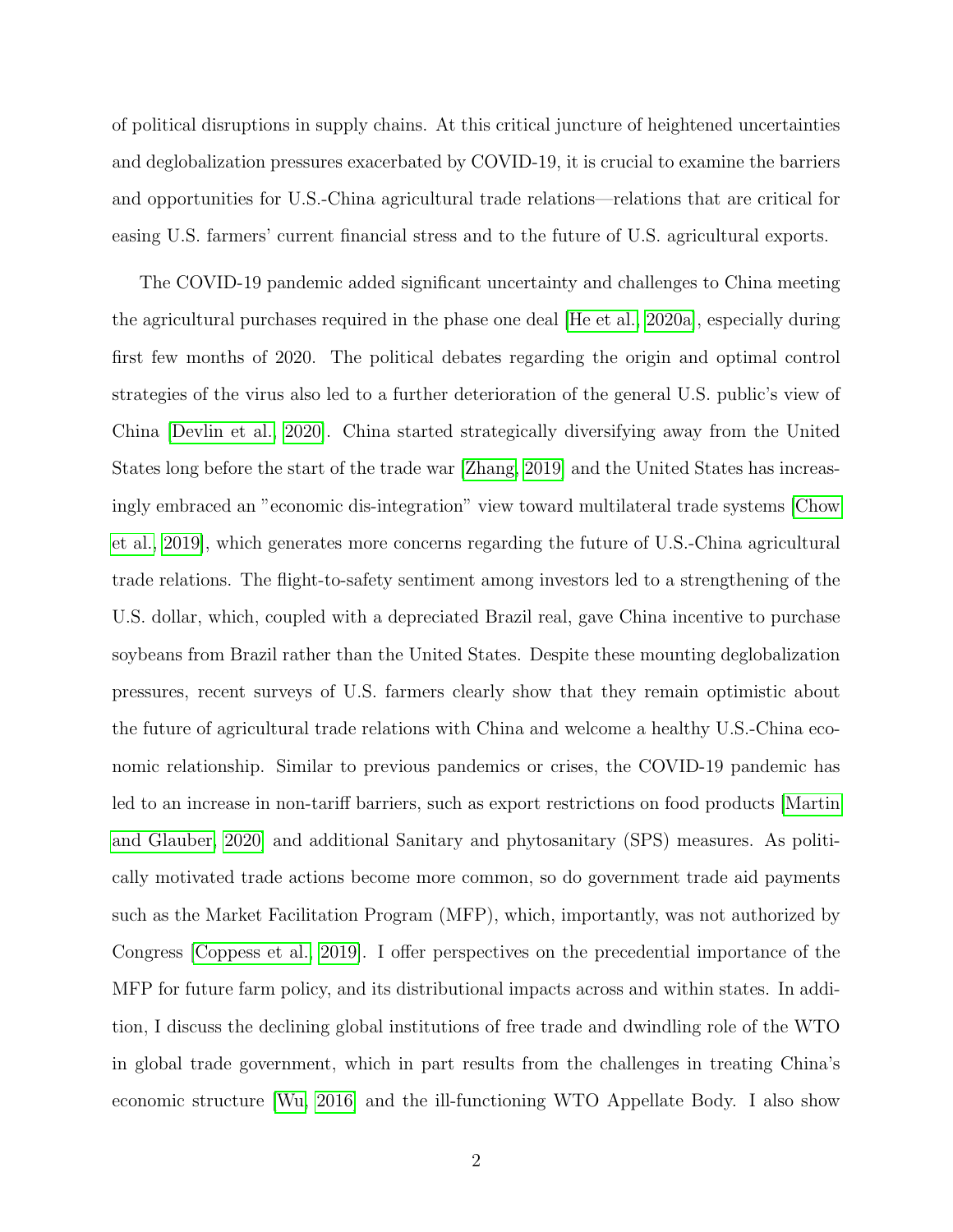that although U.S. general public has a more unfavorable opinion of China, a vast majority of U.S. farmers recognize the paramount importance of maintaining a healthy economic relation with China. Recent surges in U.S. agricultural exports to China also led to more optimism among farmers [\[Mintert and Langemeier, 2020\]](#page-26-2). Finally, I provide reasoning for both China and the United States having critical interdependence in agricultural trade, and offer a cautiously optimistic conjecture on a more balanced U.S.-China agricultural trade portfolio with greater shares of protein and retail food products.

The rest of this paper proceeds as follows. Section [2](#page-5-0) quantifies the impacts of COVID-19 on U.S. agricultural exports to China and China's predicted agricultural purchases under the phase one trade deal. Section [3](#page-10-0) provides thoughts on the increasing importance of the political economy of trade actions and the possible rise of non-tariff barriers following the COVID-19 pandemic. Section [4](#page-15-0) provides background on the U.S. public's increasingly negative views of China and on China's seemingly strategic efforts to increasingly diversify away from the United States even before the COVID-19 pandemic. Section [5](#page-18-0) shows the somewhat more optimistic perceptions of U.S. farmers regarding the trade war and COVID-19, at least in the long run. Finally, section [6](#page-20-0) summarizes why healthy U.S.-China trade relations are imperative for both countries and how the phase one trade deal could possibly lead to a more balanced bilateral agricultural trade portfolio.

# <span id="page-5-0"></span>2 The Impacts of COVID-19 and Phase One Trade Deal on U.S. Agricultural Exports to China

The COVID-19 pandemic has resulted in major trade delays and created substantial uncertainty in U.S.-China agricultural trade relations. U.S.-China trade relations were already under pressure, especially in regards to the realization of the bilateral phase one trade deal both countries signed in January 2020. In the 88-page phase one deal, China made historic and bold promises regarding buying U.S. agricultural and related products. In 2020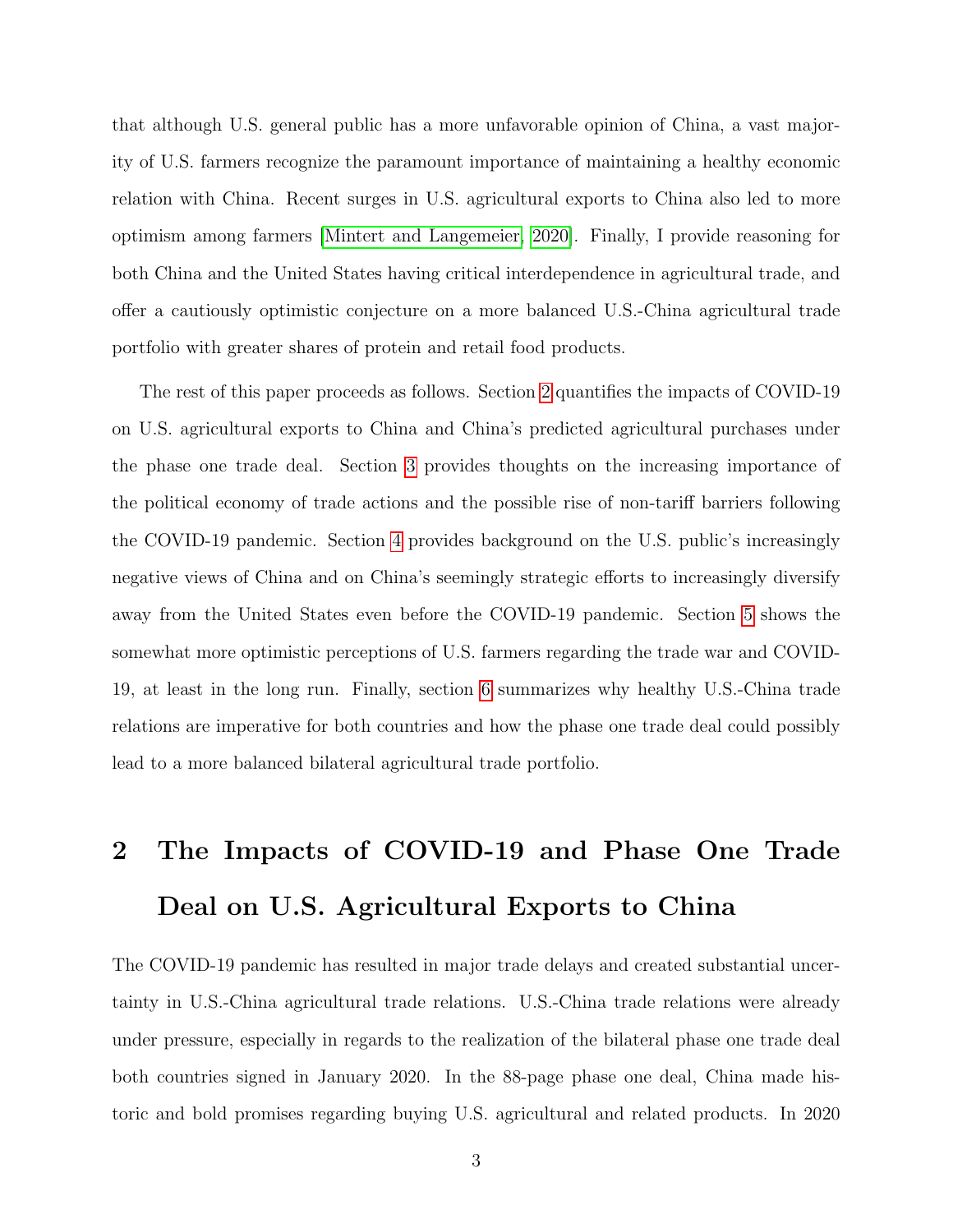and 2021, China pledged to buy \$12.5 and \$19.5 billion more in U.S. agricultural products, respectively, than it did in 2017. If realized, these will be the two highest agricultural export watermarks for U.S.-China agricultural trade ever. The feasibility of meeting phase one trade goals was questioned, due to the somewhat "unrealstic" export targets, even before the additional uncertainty created by COVID-19 [\[Bown, 2020,](#page-23-0) [Zhang, 2020\]](#page-28-0). For that reason, agricultural commodity markets did not rally immediately following the January 15, 2020, signing of the phase one deal, but instead dropped noticeably.

COVID-19's impacts on U.S. agricultural exports were initially due to China's measures to control the spread of the virus, which included lockdowns in Wuhan and other cities in Hubei province, as well as country-wide transport restrictions. In late February, three of China's biggest coastal ports—Shanghai, Ningbo and Xingang—were reportedly clogged with refrigerated containers full of imported vegetables, fruit, and frozen meat [\[Bradsher](#page-23-1) [and Chokshi, 2020\]](#page-23-1). By late March, the overall work resumption index, which is based on mobile phone location data collected by Baidu, China's largest search engine, showed that about 20% of China's workers had not returned to work, especially those that worked in smaller firms [\[He et al., 2020b\]](#page-25-4). The labor shortage created challenges for China's imports and exports and worries about COVID-19 in China's ship crews led to tighter phytosatinary measures at both U.S. and China ports, which created additional logistical challenges for U.S. agricultural exports to China. These challenges impacted not only major products, such as soybeans and sorghum, but also influenced seafood products such as oysters, clams, and Dungeness crab [\[King, 2020\]](#page-25-5). Figure [1](#page-29-0) shows monthly U.S. exports of agricultural and related products to China from January 2017 to July 2020. The flat red line for February and March 2020, which is lower than the same period from 2017 to 2019, clearly demonstrates the initial challenges posted by COVID-19 lockdowns in China.

[Insert Figure [1.](#page-29-0) Monthly U.S. agricultural and related products exports to China,

2017—2020]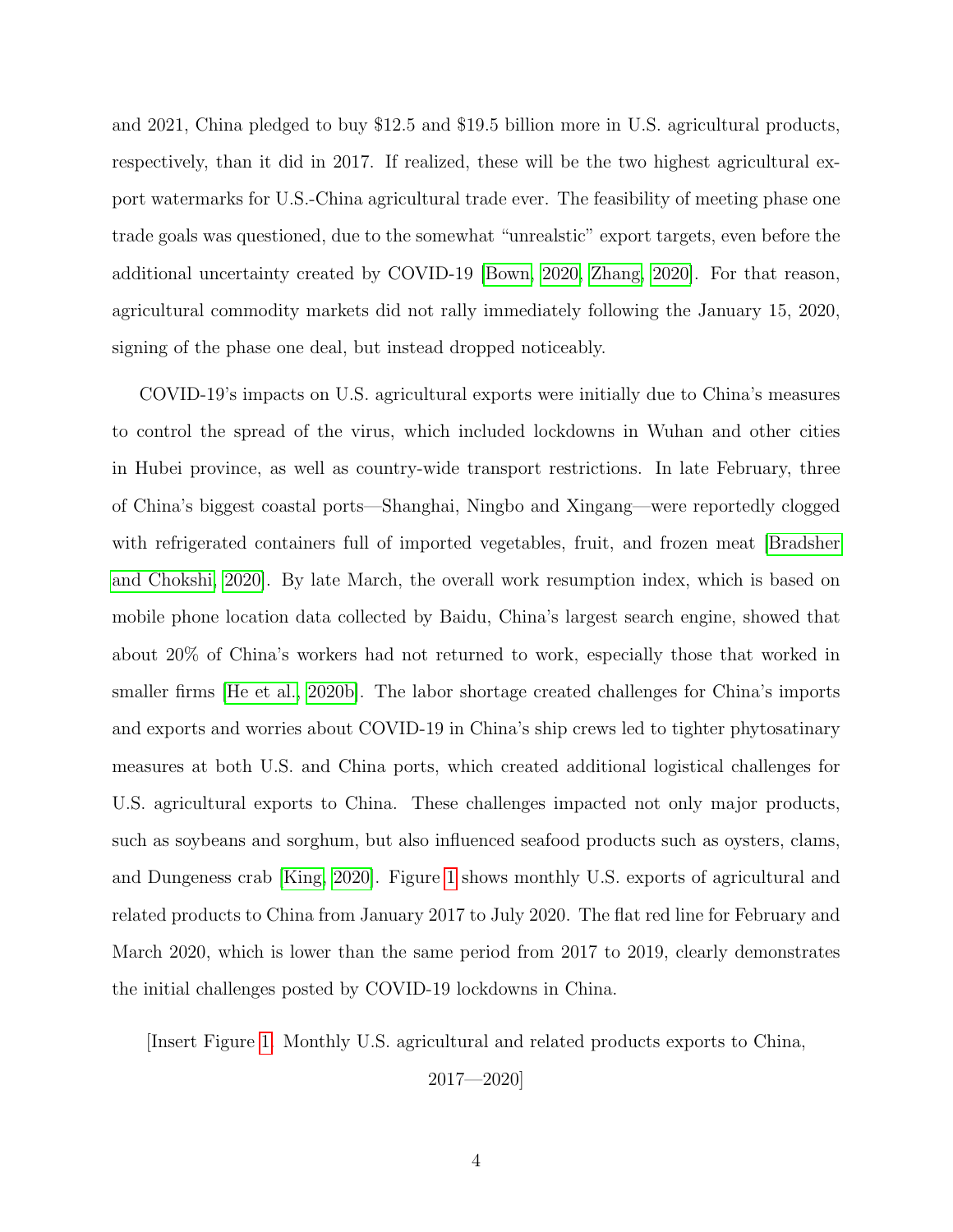COVID-19's rapid global spread created a pending global economic recession, which led to a rapid rise in the U.S. dollar from February to May 2020. The strengthening of the U.S. dollar mainly stemmed from rising investor demand for safer investment options in a riskier COVID-19 world [\[Miller, 2020\]](#page-26-3). In contrast, the Brazil real depreciated more than 20% from early March to early May, which significantly boosted the price competitiveness of Brazil soybeans, a key competitor for a major U.S. agricultural export product. Brazil's increased competitiveness is problematic for U.S. agricultural exports for at least two reasons: (a) China's economy and agricultural imports have rapidly improved since early April as it largely contained the spread of COVID-19, which coincided the rapid depreciation of Brazil's currency; and, (b) the depreciation of the Brazil real came as China's soybean demand normally shifts from the United States to Brazil for seasonality reasons. For example, in the 2017/18 marketing year, 94% of China's soybean imports were from September to March. Helped by the weakened currency, Brazil's soybean sales to China in June reached a record high 10.51 million tons—up  $91\%$  from June 2019 and close to  $95\%$  of all of China's soybean imports in June [\[Gu et al., 2020\]](#page-24-4). In the first seven months of 2020, China imported almost 70% of its soybeans from Brazil, which is much higher than the 2017 annual share of 52.8% [\[Zhang, 2020\]](#page-28-0). The strength of Brazil's soybean exports is even more striking considering that Brazil became a COVID-19 hotspot in May 2020. More broadly, in the first half of 2020, China's total agricultural imports reached \$80.7 billion, a 33% increase from the \$60.7 billion in the first half of 2017. However, China sourced 90% of its agricultural imports from non-U.S. sources in the first half of 2020, which, in part, reflects a continued diversification away from U.S. agricultural imports before and during the trade war [\[He et al., 2020a\]](#page-25-3). Furthermore, even as Chinese imports of U.S. pork reaches record level this year, it does not fully pass through to the producers because the COVID-19 led to temporary closures of packing plants and these plants do not source more pigs even seeing an export surge [\[Shike,](#page-27-3) [2020\]](#page-27-3).

A more subtle impact of COVID-19 is related to the public debate among U.S. and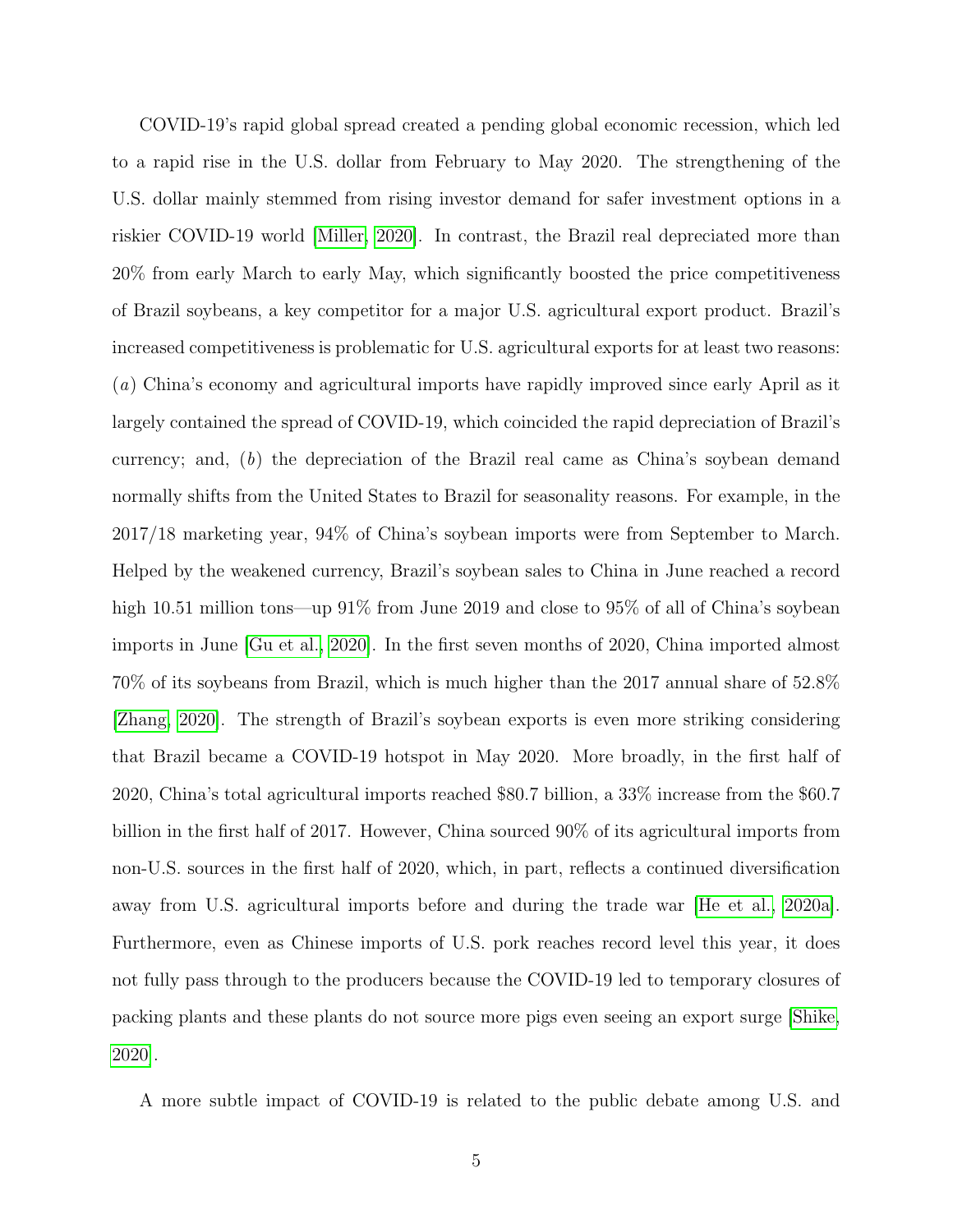China's officials over the origin of the virus and the optimal control measures. These debates exacerbate an already-fraught bilateral relation that is experiencing deterioration on multiple fronts from technology to national security. This has quickly given trade, originally a sore spot in U.S.-China relations, a calming effect in the bilateral relations, and it made negotiations of phase one trade deal implementation progress one of the few functioning communication channels. In other words, the phase one deal was already very important politically and symbolically because it represents the first time both countries actually made moves to reduce tariff rates rather than increase them [\[Zhang, 2020\]](#page-28-0). Deteriorating bilateral relations during the COVID-19 pandemic make the phase one deal even more significant, as evidenced by China's recent progress in purchasing U.S. agricultural products—China has imported a record 2.1 million metric tons of U.S. corn for the 2019/20 marketing year and as of September 10, 2020, has ordered 9.2 million metric tons of U.S. corn for delivery in the 2020/21 marketing year. China also has pre-booked 15.9 million metric tons of soybeans for delivery for the 2020/21 marketing year, and imported a record 514,400 metric tons of U.S. pork and 15,000 metric tons of U.S. beef in the first 36 weeks of 2020, much higher than levels in the full 2017 marketing year. [\[USDA, 2020a\]](#page-27-4).

### [Insert Table [1.](#page-30-0) China's Predicted Agricultural Imports of Key Commodities from February 15, 2020, to February 14, 2021]

Using linear extrapolation that accounts for seasonal patterns and trends, and assuming that advanced corn and soybean sales will be delivered in the first year of the trade deal, we predicted China's total U.S. and non-U.S. agricultural imports for 2020 [\[He et al., 2020a\]](#page-25-3).<sup>[1](#page-2-0)</sup> The prediction process is as follows:  $(a)$  we obtain the monthly seasonal index by averaging the imports each month and dividing the monthly average by the overall average;  $(b)$  we divide the actual data by the seasonal factors to get deseasonalized data and use that data to make a linear prediction to extrapolate deseasonalized imports from July to December

<sup>&</sup>lt;sup>1</sup>This is joint work with Xi He and Dermot Hayes, and the most recent update can be found at  $https:$ [//www.card.iastate.edu/products/policy-briefs/display/?n=1303](https://www.card.iastate.edu/products/policy-briefs/display/?n=1303).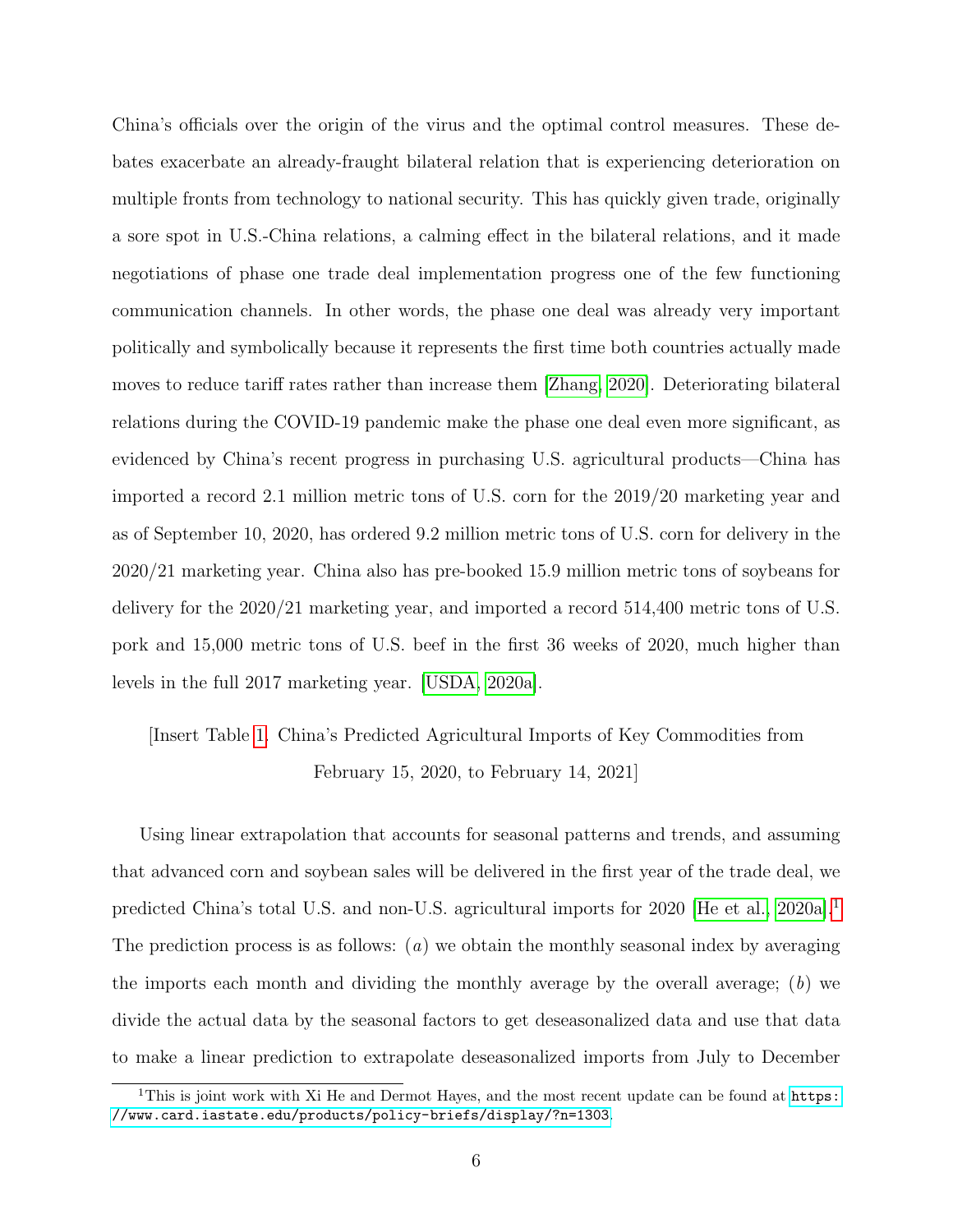2020, and from January to February 2021; and, (c) we then multiply the predicted imports from July to December 2020 and January to February 2021 by the seasonal index to get seasonalized imports. Table [1](#page-30-0) presents our main predicted trade value and quantities, which shows that China is on track to import \$21.63 billion in agricultural products from the United States in the first year of the trade deal (February 15, 2020, to February 14, 2021). This is behind the target of \$36.5 billion, but recent market signals indicate that the pace of China's purchases is picking up. The gap between predicted imports and the promised quantity in the phase one deal clearly reflects the challenges imposed by COVID-19. However, the much larger purchase of Brazil, rather than U.S., soybeans also indicates China's continued strategic diversification away from key U.S. agricultural product purchases before the pandemic and even the start of the trade war.

Finally, the COVID-19 impacts on U.S.-China agricultural trade and U.S. overall agricultural exports could also be seen through assessing the relative significance of China among all U.S. trading partners before and during the pandemic. Figure [2](#page-31-0) panel A presents for each agricultural commodity, how U.S. export values to China compare with the total exports to the world, while panel B shows the percentage change in U.S. agricultural exports by commodity and destination markets from January-July 2017 to January-July 2020 [\[USDA,](#page-27-5) [2020b\]](#page-27-5). Figure [2](#page-31-0) panel A shows that China is a major buyer for many of U.S. agricultural products, and the purchase pace has exceeded the 2017 level for corn, beef, pork, and cotton despite the pandemic. In addition, panel B reveals that the COVID-19 pandemic has resulted in an overall 3-4% drop in the total U.S. agricultural exports. The only bright spots are South Korea and ASEAN (Association of South-East Asian Nations) countries, which had a more rapid and effective response to the pandemic. In contrast, other major partners such as Mexico, Europe, and India are still experiencing rising COVID-19 infections and suffering from major economic shocks, which could limit their ability to significant boost purchases of U.S. agricultural products in the latter half of 2020. This cross-country comparison highlights even more the importance of Chinese purchases, especially the promised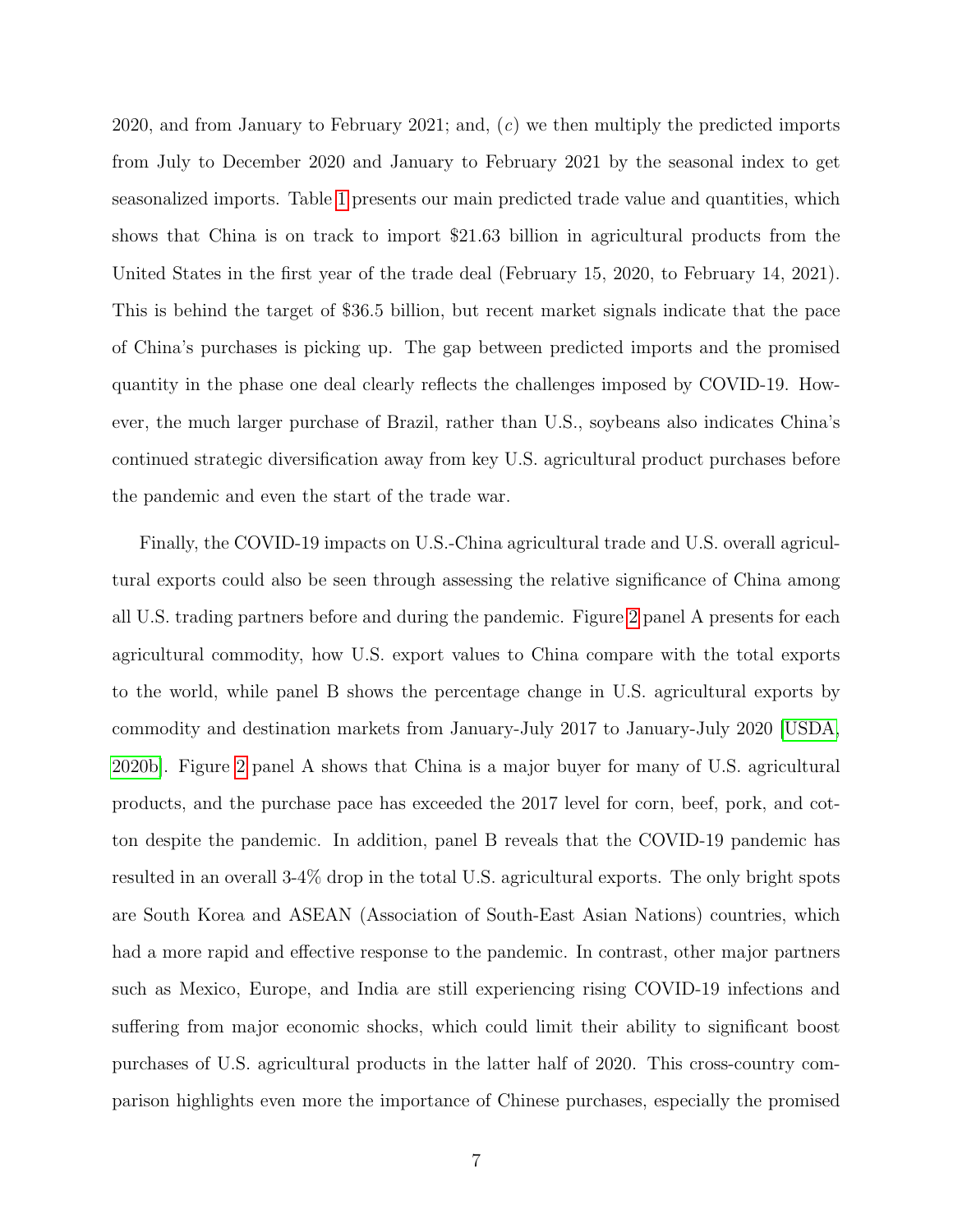import surges as prescribed in the phase one trade deal, for the U.S. agricultural exports and economy overall. Even though the total Chinese imports as of July 2020 are still significantly less than the 2017 levels, the recent momentum discussed earlier offers more hope for a strong U.S.-China agricultural trade despite the pandemic. The recovering Chinese economy also signals China's ability in making these purchases and arguably many other trading partners of U.S. agriculture are still dealing with more economic trouble.

[Insert Table [2.](#page-31-0) China's Significance in U.S. Agricultural Exports Before and During COVID-19]

### <span id="page-10-0"></span>3 Agricultural Trade Policies in a Post-COVID-19 World

## 3.1 The Rise of Non-tariff Barriers and Politically Motivated Trade Actions

Due to the COVID-19 pandemic, several countries have placed export restrictions on medical supplies and food [\[Martin and Glauber, 2020\]](#page-26-1). This also happened during the 2007–2008 food price spikes—many developing exporting countries introduced export restrictions such as bans, quotas, or taxes. In addition to the substantial impact on world food prices, these restrictions also encouraged other exporting countries to follow suit, which induced panic buying in importing countries [\[Martin and Glauber, 2020\]](#page-26-1). Despite the ample storage of staple food in the world, more than 20 countries have issued export restrictions on food products in response to the COVID-19 pandemic [\[Glauber et al., 2020\]](#page-24-5). The export restrictions and recent floods in China have also led to heated discussions among China's public about food security, especially for key food items such as rice and wheat. This gives China more strategic incentives to evaluate on a commodity-specific basis the necessity of and dependence on imports from other countries, especially the United States.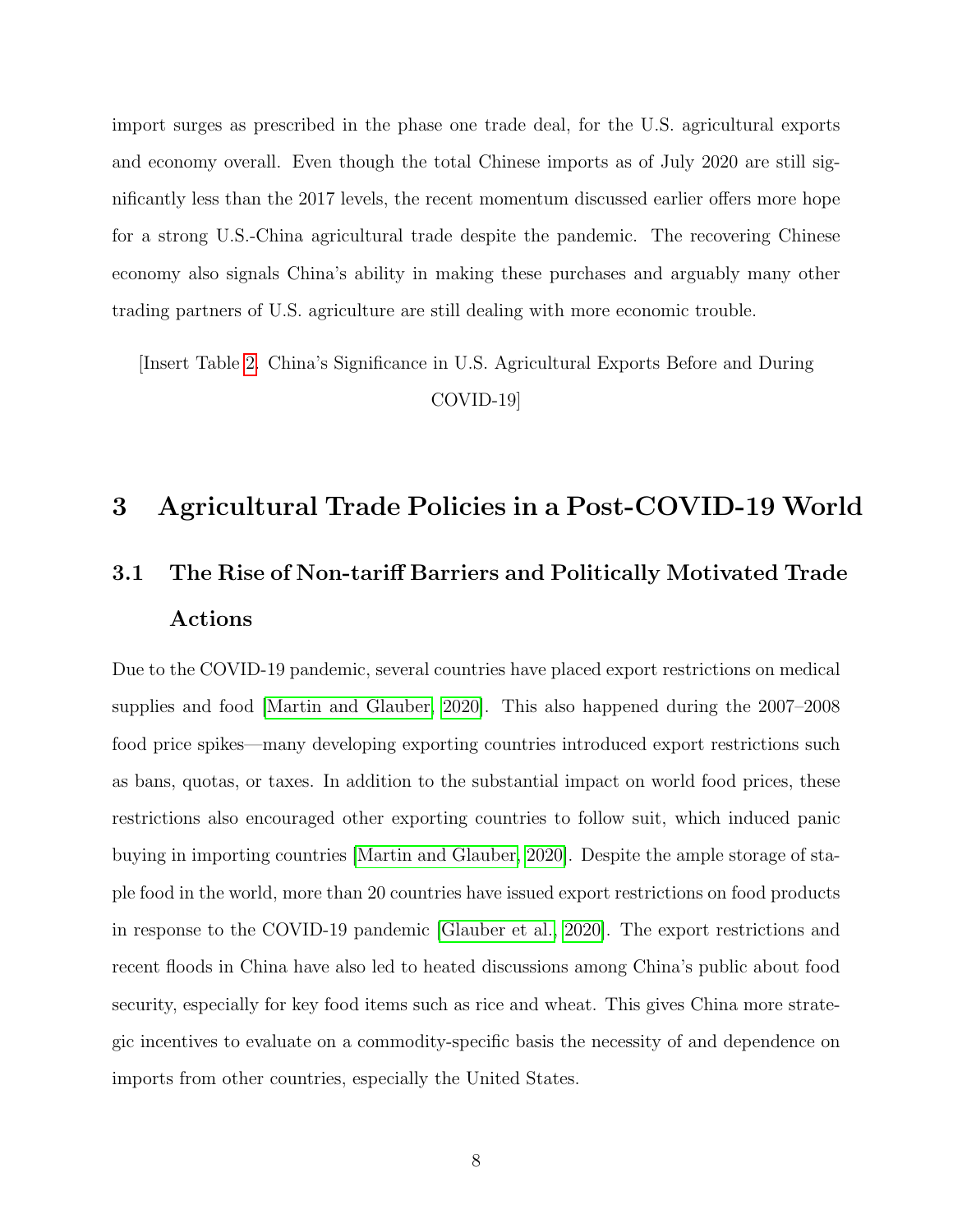The COVID-19 pandemic led to more trade actions from China. As the Australia-China relations quickly deteriorated, China imposed 80% tariffs on Australian barley and banned exports of beef from four Australian abattoirs in May, and banned barley from the largest Australian barley exporter in September, reportedly over the threat of "harmful weeds" within the crop [\[Carey, 2020\]](#page-23-2). Since China is the largest importer of Australia barley, this could potentially boost U.S. exports of barley and other feed grains. However, at the same time, China also issued new demands for all food-exporting companies to sign documents stating that they comply with safety standards to prevent the transmission of COVID-19, which was met with rebuff from U.S. officials Dorning, 2020. This arguably affects protein exporters more as China issued a ban in June on poultry shipments from a Tyson Foods plant after the company reported infections in that Arkansas plant.

Worries about the channels through which COVID-19 can spread are also likely to increase sanitary needs and the corresponding sanitary and phytosanitary (SPS) measures, which will add trade cost. As tariff levels have been reduced worldwide, non-tariff barriers, including SPS measures, have gradually gained importance [\[Beghin, 2017\]](#page-23-3). As discussed earlier, market access is also an example of a non-tariff barrier, such as in China's decision not to open its market to U.S. beef. Even the products used to impose retaliatory tariffs are increasingly politically motivated—in 2018, a European Union retaliation targeted products from politically sensitive Republican-run U.S. states, which included the imposition of tariffs on Harley-Davidson motorcycles made in then-Speaker of the House Paul Ryan's home state of Wisconsin and duties on bourbon made in Senate Majority Leader Mitch McConnell's home state of Kentucky [\[Palmer and Behsudi, 2018\]](#page-26-4). [Li et al.](#page-25-6) [\[2018\]](#page-25-6) also review China's past trade retaliation strategies and find that one of its main goals of retaliatory tariffs is to inflict economic loss on politically influential interest groups in the United States, turning them into lobbyists for easing trade restrictions.

The elevated political significance of the U.S.-China phase one deal due to the COVID-19 pandemic also has the potential to change global trade negotiation and governance. Even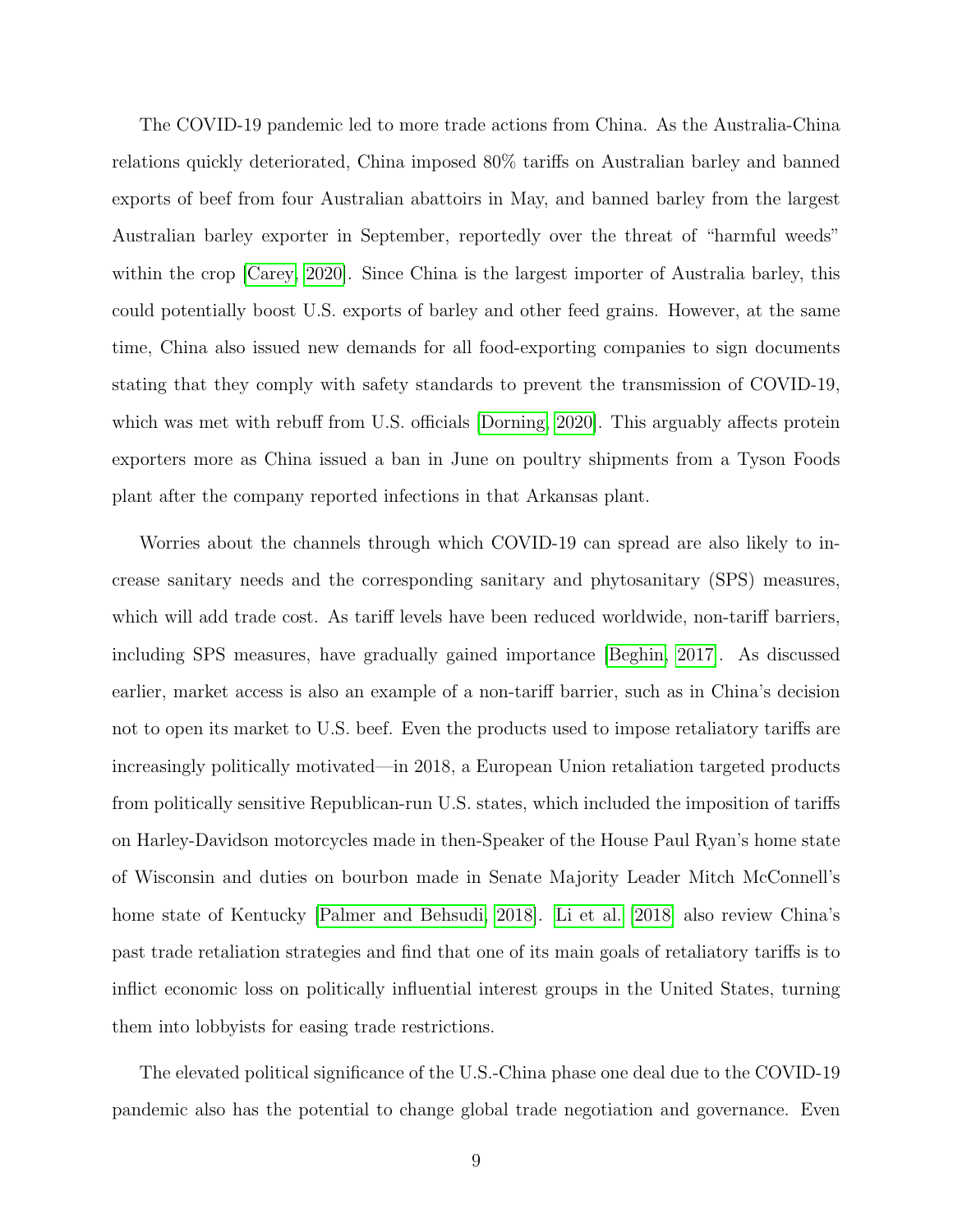before the pandemic, the phase one trade deal was criticized for representing a "managed trade" approach to expanding U.S. exports by potentially diverting trade from other countries [\[Bown, 2020\]](#page-23-0), as opposed to addressing and reducing China's specific tariff and non-tariff barriers, which was the efforts of previous bilateral or multilateral trade negotiations. By emphasizing U.S.-centered outcomes or purchase targets, the United States is effectively initiating a change from "rules-based" trade negotiations to "power-based" tariff bargaining [\[Mattoo and Waiger, 2019\]](#page-26-5), undermining the already declining role of the WTO in global trade governance. In fact, the WTO was already facing growing challenges in regards to how it treats China's economic structure [\[Wu, 2016\]](#page-27-2), and the Trump administration effectively disarmed the WTO Appellate Body, a key settlement mechanism, by blockading appointments of its judges [\[Hillman, 2020\]](#page-25-7). The WTO panel just ruled against \$200 billion in U.S. tariffs on China's products; however, this ruling does not have much practical impact, at least in the short term, because the U.S. could appeal the decision and the WTO Appellate Body is not functioning without enough judges [\[Keaten, 2020\]](#page-25-8). These actions represent a major policy shift in the United States toward "economic dis-integration" in the name of "America First" [\[Chow et al., 2019\]](#page-24-2). However, Europe, China, and 14 other WTO members agreed on a temporary mechanism to resolve trade disputes [\[Blenkinsop, 2020\]](#page-23-4), which highlights the diminishing role of the United Sates in international trade governance as it embraces economic nationalism [\[Chow et al., 2019\]](#page-24-2).

## 3.2 The Rise of Trade Aids in Government Payments and the Distributional Impacts

The COVID-19 pandemic has caused most agricultural markets to significantly lower, generated considerable price volatility, and resulted in significant sales and income loss for many producers [\[Lusk and Anderson, 2020\]](#page-25-2). To partially offset sales losses and increased marketing costs associated with the pandemic, the U.S. Congress enacted new legislation and programs to provide producers with financial assistance. A key program is the \$16 billion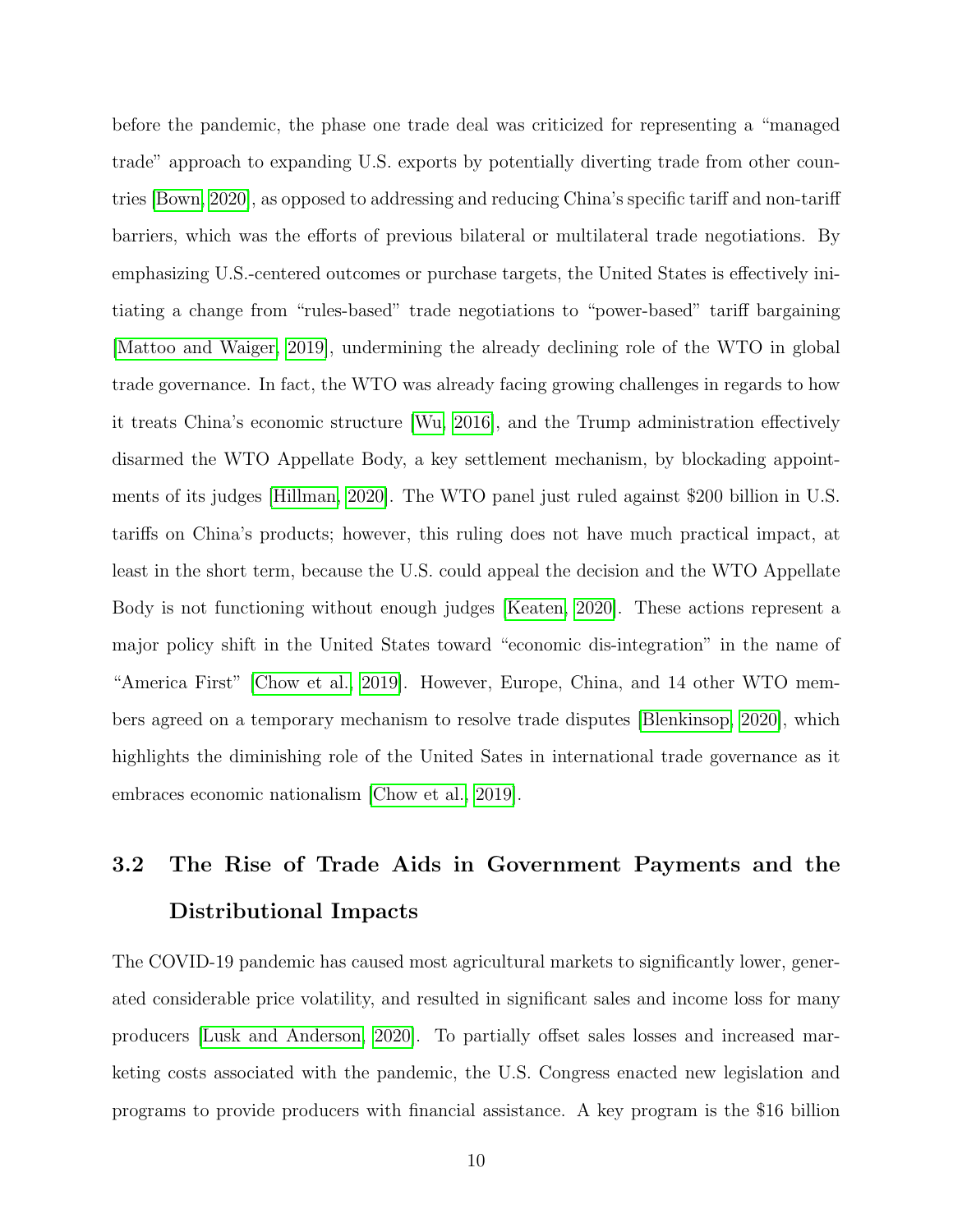dollar Coronavirus Food Assistance Program (CFAP), which compensates producers' losses incurred prior to April 15th through a combination of \$9.5 million in CARES (Coronavirus Aid, Relief, and Economic Security) Act funding and \$6.5 million in Commodity Credit Corporation (CCC) funding [\[Tidgren, 2020\]](#page-27-6). As of mid-September, 2020, nearly \$10 billion of CFAP payments have been made to cattle, dairy, corn, hog, and soybean producers. In addition, a new CFAP2 program totaling nearly \$14 billion dollars were recently announced to provide additional aid to partially offset COVID-19-related losses for corn, cattle, and other producers [\[Newton and Nepveux, 2020\]](#page-26-6).[2](#page-2-0) Part of the funding for CFAP2 will come from the CCC as well.

The CFAP and CFAP2 funds were created in response to the the COVID-19 pandemic and are not part of the usual farm bill. Currently, the CFAP and CFAP2 funding coming from the CCC funds are estimated to almost use up its \$30 billion borrowing capacity. As a result, USDA likely does not have sufficient resources to meet upcoming farm bill and conservation program payments beyond October without an immediate replenishment of the CCC in a continuing resolution [\[Newton and Gerlt, 2020\]](#page-26-7). However, the current pandemic is not the first time the United States has used an ad hoc farm policy response with direct government payments. In fact, the 2018 and 2019 trade aid payments, which totaled \$28 billion dollars, were distributed through the MFP, which was not authorized by Congress in either the 2018 Farm Bill or in any ad hoc appropriations legislation [\[Coppess et al., 2019\]](#page-24-3). The MFP relied on USDA's "arguably very creative" interpretation of CCC authorities [\[Coppess et al., 2019\]](#page-24-3), yet Congress later implicitly endorsed the action by replenishing CCC borrowing capacity. The sheer size of the MFP payments dwarfs previous direct payment programs in the most recent farm bills and thus potentially establish precedents for U.S. farm policy going forward and significantly expand the reach of the executive branch of the

 ${}^{2}\text{In}$  contrast, the Chinese response to COVID-19 is not individual tax cuts or direct payments to residents or producers. Instead, China's responses focused on corporate tax cuts such as value added tax exemptions to boost the firms' production decisions, as well as special government bonds that are worth US\$14 billion to incentivize investments in local infrastructure [\[CGTN, 2020\]](#page-23-5). China's central bank also issued two special loan programs worth US\$115 billion dollars to support production of medical supplies and resumptions of China's workforce [\[Cheng, 2020\]](#page-23-6).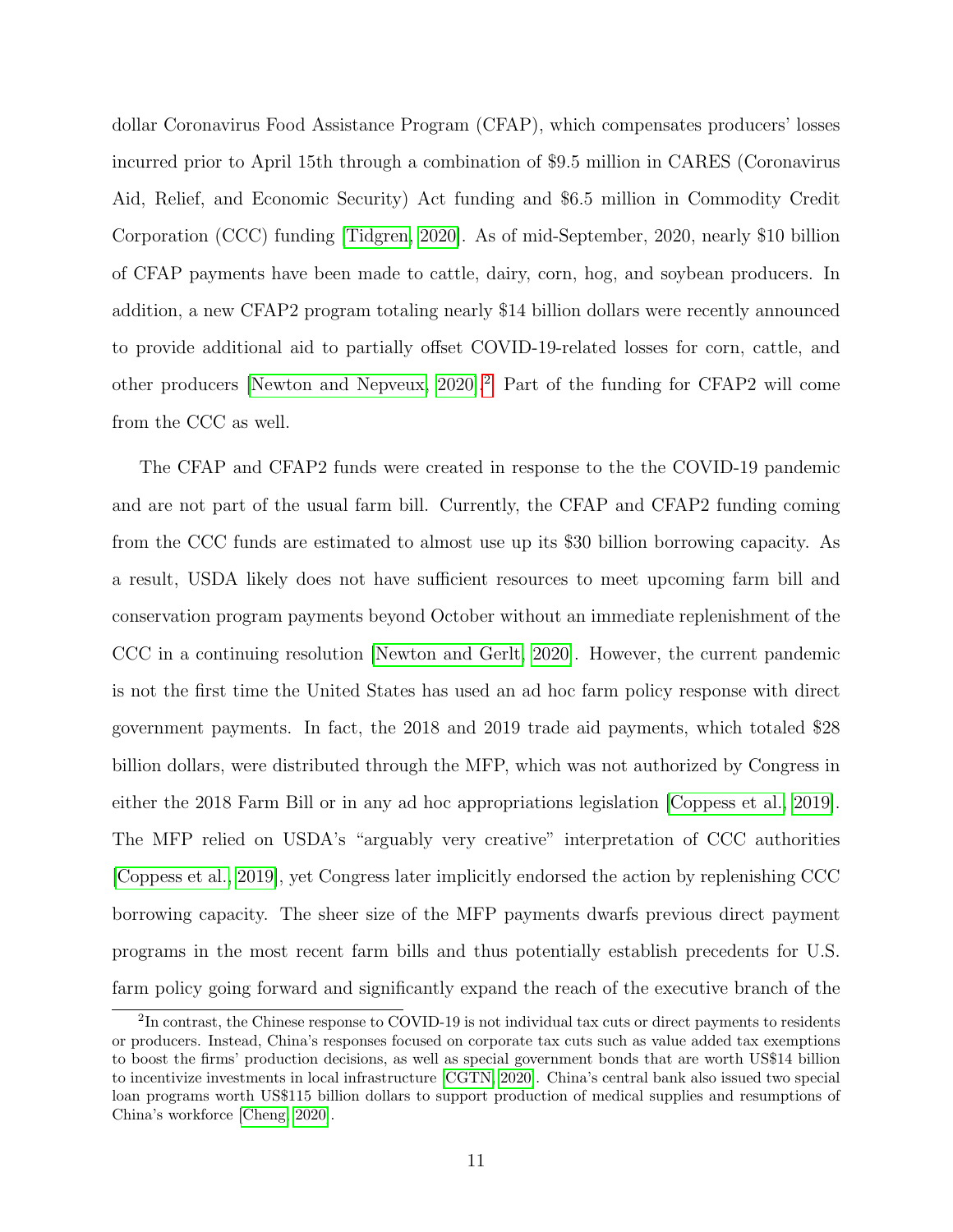U.S. government [\[Coppess et al., 2019\]](#page-24-3). The rising distrust between the United States and China may yield more politically motivated trade actions, which will call for more expansive use of trade relief programs and potentially bypass Congress in the fashion of the MFP.

The MFP represents a major redirection of farm policy away from Congress's decoupling efforts that started with the 1996 Farm Bill [\[Coppess et al., 2019\]](#page-24-3). These past U.S. efforts, along with the European Union's Common Agricultural Policy, were redesigned to meet WTO rules, liberalize trade, and reduce agricultural protectionism. For example, U.S. farm bills have shifted toward decoupled farm programs that provide income support without relation to current production, factor use, or prices [\[Bhaskar and Beghin, 2009\]](#page-23-7). A key reason is that these decoupled farm policies are classified as green-box payments and are thus exempt from WTO disciplines. However, MFP payments require planting a crop and are tied to production—the 2018 payments were based on actual production records and the 2019 payments were based on county-level acres [\[Glauber, 2019\]](#page-24-7), which sets a controversial precedent in the direction of future U.S. farm policy.

Finally, the MFP effectively serves as a massive income transfer of taxpayer funds to farmers and agricultural states, as congressional authorization replenishes funds for CCC payments but the funds come from the U.S. Treasury. Given that the ongoing U.S.-China trade war impacts almost all sectors of the U.S. economy and covers over 90% of all U.S. exports [\[Wong and Koty, 2020\]](#page-27-7), the MFP shifts the state-level burden of the trade war because the payments have a real cost in terms of budget opportunities and distorts the distributional impacts and perceptions of the U.S.-China trade war. Our previous analysis reveal that many Midwest states experience net welfare gains as MFP payments totally offset the incidence of tariff retaliation on the state economy [\[Balistreri et al., 2020\]](#page-23-8). In general, the "winner" states are "red" states that voted for President Trump in the 2016 election that disproportionately rely on their agricultural sector for income and received substantial MFP payments [\[Balistreri et al., 2020\]](#page-23-8). In contrast, because the burden of tax revenues falls on all citizens, more populous urban states, such as California, and urban areas with high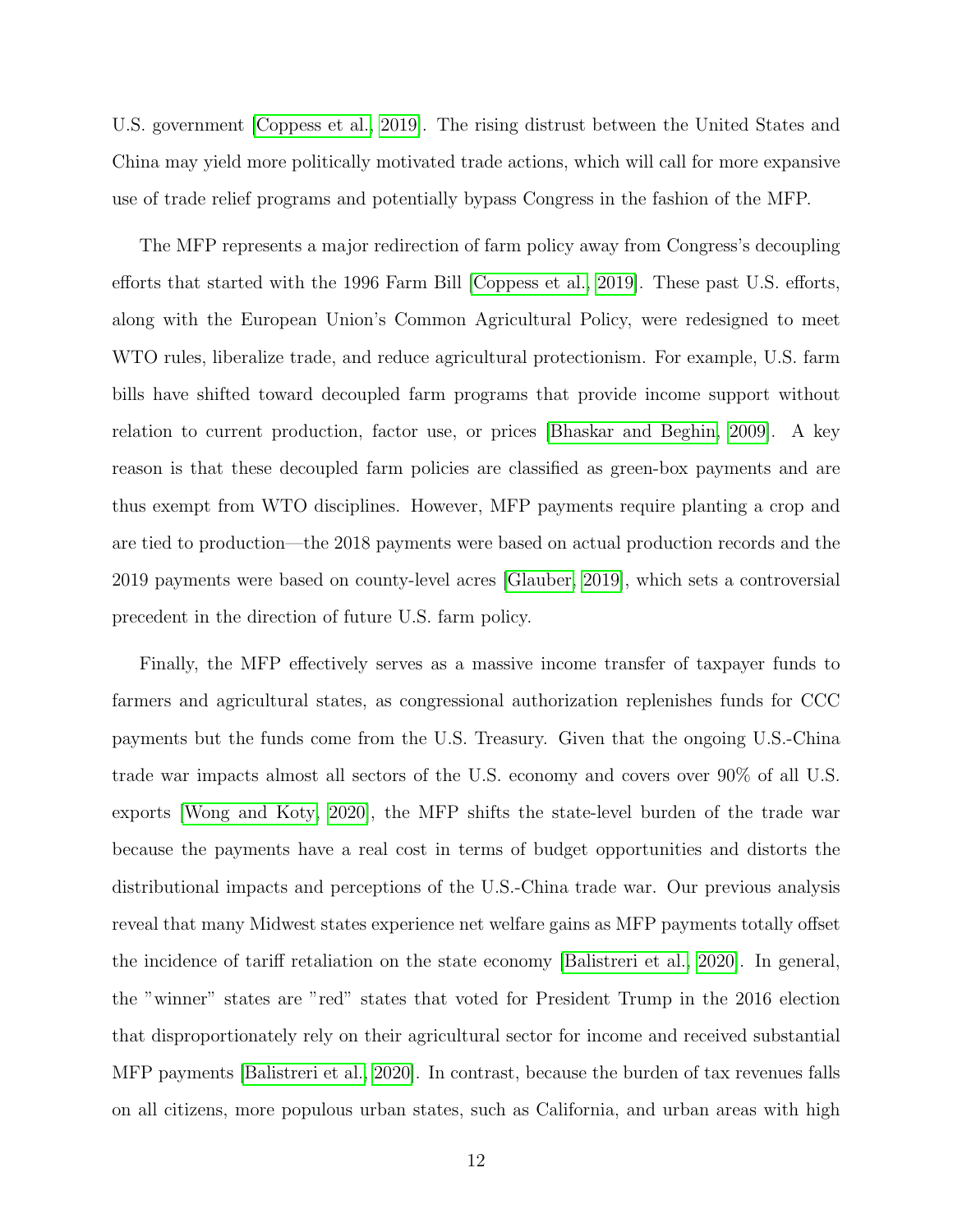populations bear higher costs of raising these tax revenues. Moreover, the net welfare effect for key battleground "purple" states such as Michigan, Ohio, Wisconsin, and Pennsylvania remain negative. With the potential increase in ad hoc farm policy in the fashion of the MFP, which essentially requires taxpayer funds, it is increasingly important for Congress and the public to more closely examine the political economy and the impacts of these ad hoc policies [\[Coppess et al., 2019\]](#page-24-3).

## <span id="page-15-0"></span>4 COVID-19 Exacerbated the Fracturing U.S.-China Relations

According to two prominent polls of the U.S. public in the middle of the COVID-19 pandemic, the U.S. public, in general, is increasingly viewing China more negatively. Figure [2](#page-32-0) shows the change in the number of U.S. adults who say they have an unfavorable opinion of China over the past 15 years [\[Devlin et al., 2020\]](#page-24-1). Despite important differences across the population, figure [2](#page-32-0) clearly indicates that the U.S. public's view of China has become increasingly negative, especially over the past decade. In particular, the share of U.S. adults who harbor an unfavorable opinion of China has jumped from 35% in 2005 to almost two-thirds in 2020. Figure [2](#page-32-0) also shows that older U.S. residents and Republicans consistently think more negatively about China than their younger counterparts and those identifying as Democrats. Even among the cohort that is most likely to have a favorable view of China—young adults ages 18–29—more than half now view China unfavorably. Similarly, the attitudes of China's public toward the United States have quickly deteriorated as well. The share of China's adults having a favorable opinion of the United States declined from 58% in 2010 to 40% in 2013 [\[Kohut, 2013\]](#page-25-9), which is the most recent survey. The deterioration in favorable public opinions of China could be a result of China's growing economic and political power and worry about its strategic competition with the United States [\[Zhao, 2019\]](#page-28-3).

A recent Harris poll echoes the Pew findings—it shows that the COVID-19 pandemic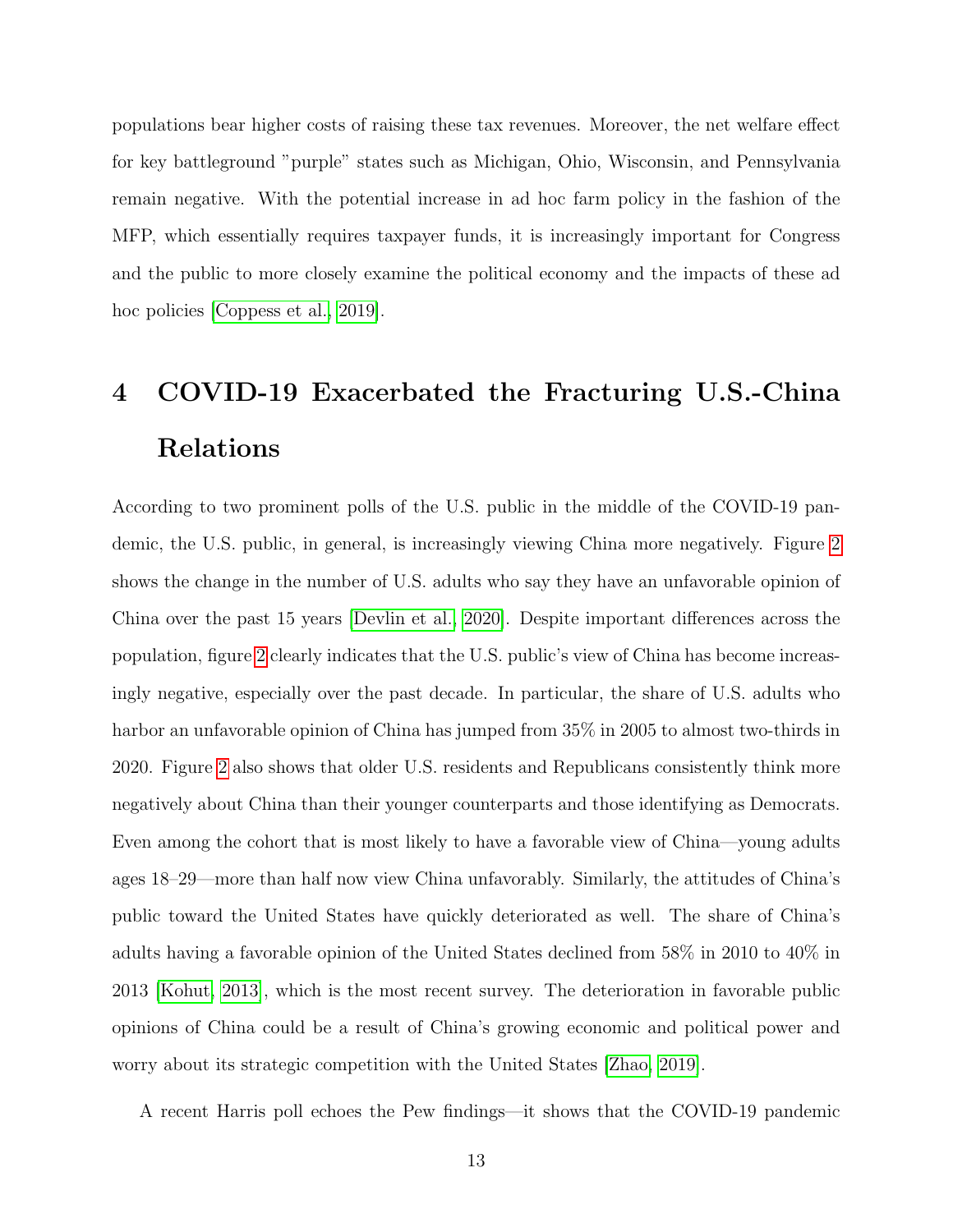is turning both the U.S. Republican and Democratic Parties against China. In particular, Republicans and Democrats now largely agree that China's government bears responsibility for the spread of the pandemic, that it can't be trusted on this or any other issue, and that the U.S. government should maintain a tough position on China on trade and overall, especially if Beijing again falters in its commitments [\[Rogin, 2020\]](#page-27-8). In other words, the COVID-19 pandemic has exacerbated the already-deteriorating good will among the U.S. public toward China.

[Insert Figure [2.](#page-32-0) Percent of U.S. adults that say they have an unfavorable opinion of China]

Figure [2](#page-32-0) also shows that public opinions fluctuate with current events—for example, the decline in negative views in the late 2010s probably reflects the cooperation among the United States, China, and Europe in combating the 2007–2009 Great Recession, while the recent uptick in unfavorable opinions since 2017–2018 largely reflect the ongoing U.S.-China trade war. Since 2018, U.S. trade disputes with China have quickly deteriorated into a full-blown trade war with more than 90% of products experiencing significant tariff increases from one or both countries [\[Wong and Koty, 2020\]](#page-27-7). In particular, as of fall 2019, China's retaliatory tariffs covered almost all U.S. agricultural products [\[Bown and Kolb, 2020,](#page-23-9) [Zhang, 2019\]](#page-28-2), which led to significant economic damage to the U.S. agricultural economy, especially U.S. agricultural exports to China [\[Balistreri et al., 2018\]](#page-23-10). Furthermore, the so-called Superpower Showdown has negatively impacted both countries' economies [\[Li et al., 2020\]](#page-25-10) as well as escalated tensions on multiple fronts and created even greater uncertainty about the future [\[Davis and Wei, 2020\]](#page-24-8).

[Insert Figure [3.](#page-33-0) China's continued diversification away from U.S. agricultural imports]

Although the recent tensions escalated over the past three years, the United States and China have a long and sometimes fraught political and economic history that has seen frequent disruptions. The U.S. agricultural community expresses a growing frustration with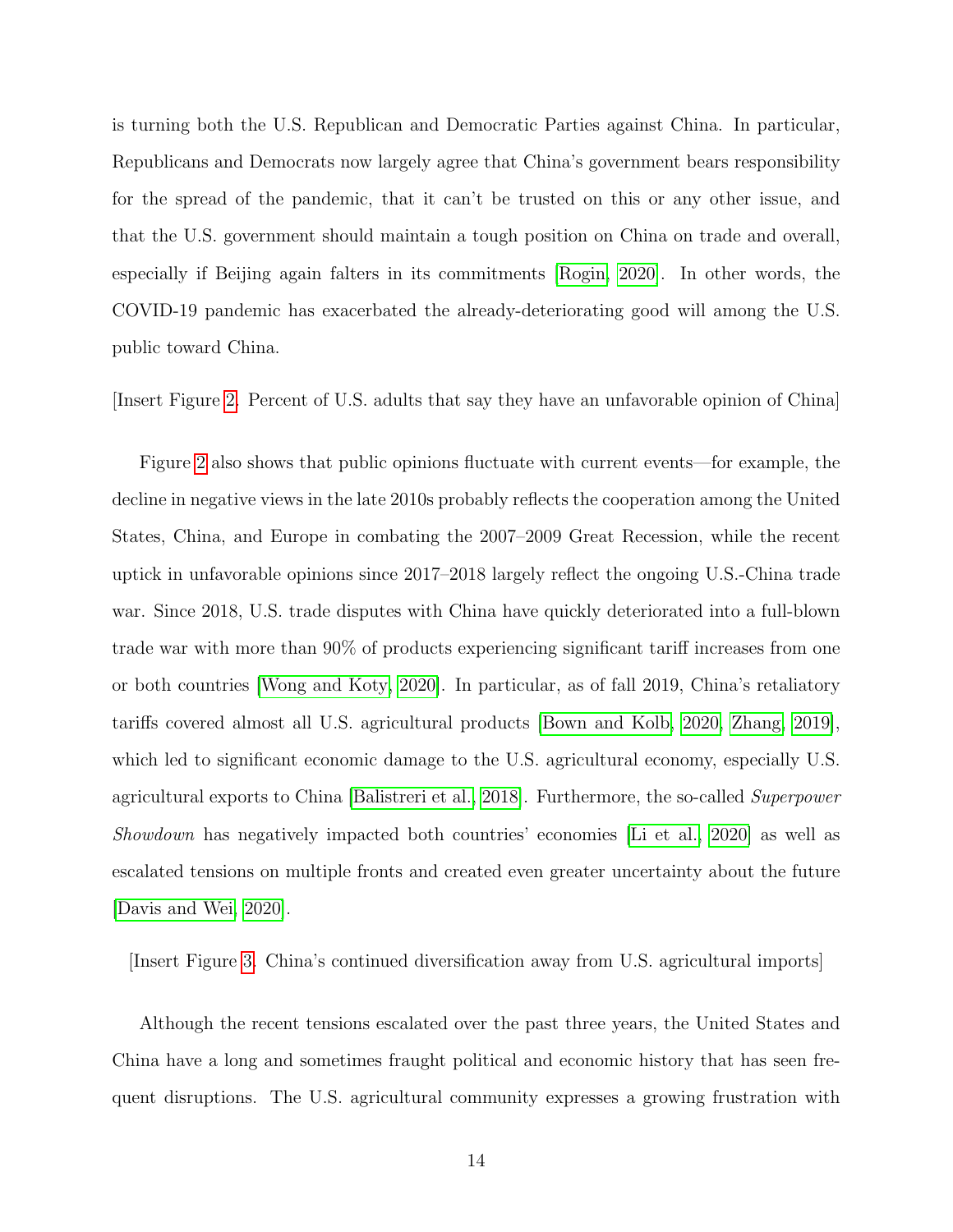China's erratic agricultural purchase behaviors. For example, in 2003, China shut out U.S. beef over a mad cow disease scare and kept the ban for 14 years—more than a decade after other countries such as Japan and South Korea lifted theirs [\[Zhang et al., 2019\]](#page-28-4). Figure [3](#page-33-0) presents two graphs to illustrate China's accelerated diversification away from U.S. agricultural imports over the past decade, well before the start of the recent trade war or the Trump presidency. In particular, the orange line in figure [3a](#page-33-0) represents the U.S. share of China's total imports of agricultural and related products, while the green line shows the share of U.S. agricultural and related product exports sent to China. These two graphs show that over the past decade, especially since China's President Xi took office in 2012, both shares have continuously dropped, falling from 23% and 17%, respectively, to slightly over 10% in 2018. In other words, figure [3a](#page-33-0) reflects China's strategic diversification in imports of agricultural and energy products as well as raw materials, accomplished partly through expanding the Belt and Road Initiative [\[Xiong and Zhang, 2019,](#page-27-9) [Zhang, 2019\]](#page-28-2). Figure [3b](#page-33-0) replicates the two shares shown in figure [3a](#page-33-0) separately for soybean and pork trade. Figure [3a](#page-33-0) shows that China consistently bought about 60% of U.S. soybean exports over the past decade, which represents about one-quarter of the entire U.S. soybean crop. However, the steady demand for U.S. soybeans still represents a decreasing share of China's total soybean and feed grain demand, as China has increasingly relied on Brazil for soybeans [\[Gale et al., 2019\]](#page-24-9). This is in part due to growing production of corn and soybeans in Brazil over the past decade, as well as a rapid depreciation of the Brazil real since early 2018. Similarly, while China bought more U.S. pork from 2010 to 2020 than it did in the previous decade, the relative importance of U.S. pork in China's total pork imports still decreased sharply.[3](#page-2-0)

<sup>3</sup>Before the 2018 African swine fever outbreak, China's pork consumption was largely self-sufficient—it was able to produce 97% of its pork demand domestically [\[Xiong and Zhang, 2019\]](#page-27-9). As a result, the high percentages of U.S. pork in China's pork imports do not represent large quantities, as China imported more pork from European countries by taking advantage of better transportation connections with the Belt and Road Initiative [\[Xiong and Zhang, 2019\]](#page-27-9).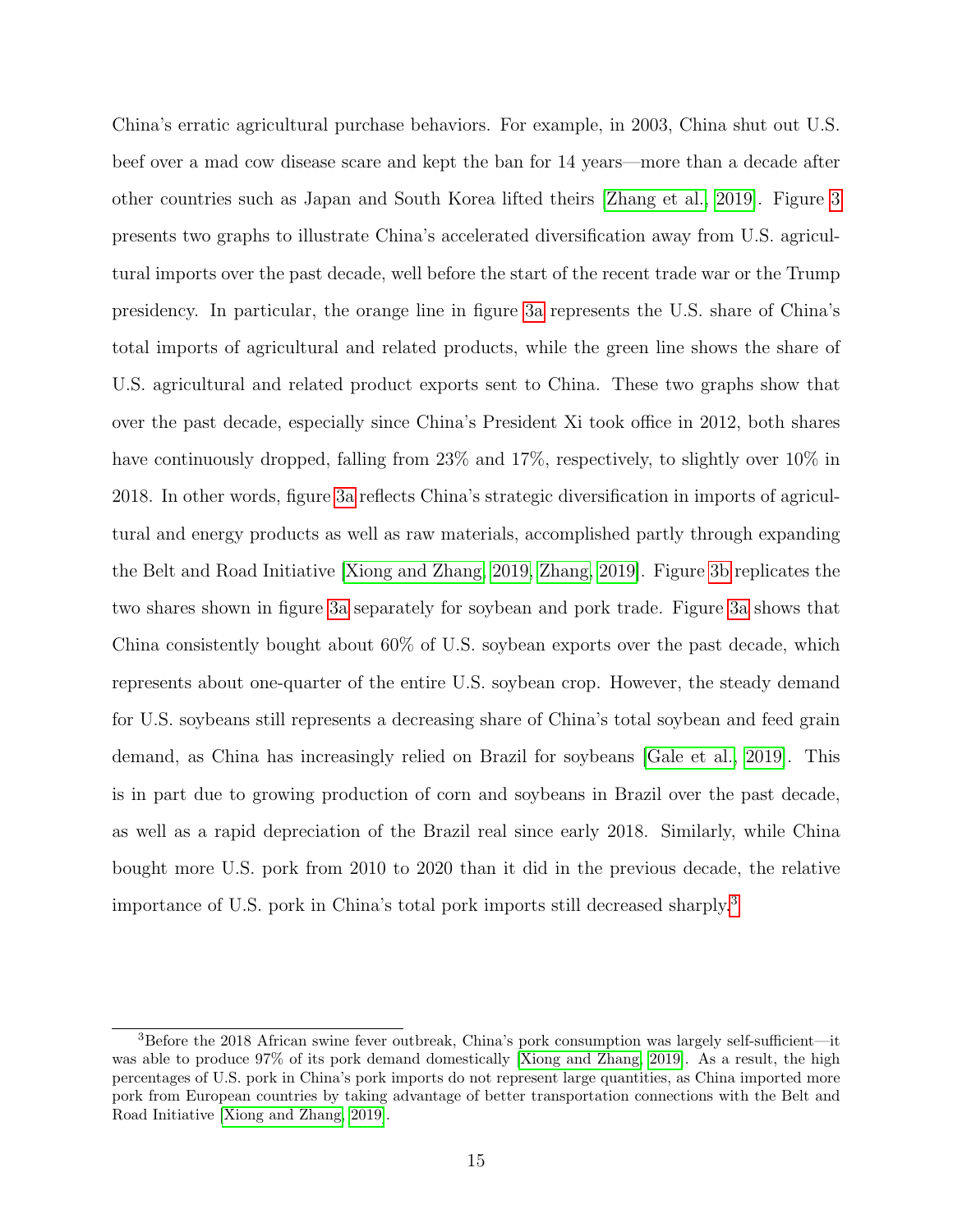# <span id="page-18-0"></span>5 The Silver Lining: More Encouraging Views from U.S. Farmers

Recognizing the U.S. public's more unfavorable sentiments toward China and the critical role of U.S. farmers in influencing agricultural and trade policies, [Qu et al.](#page-26-8) [\[2019\]](#page-26-8) conducted a survey in early 2019 of Midwest crop farmers on their perceptions and views of the U.S.-China trade war. 693 crop farmers in Minnesota, Iowa, and Illinois with at least 250 operating acres of corn or soybeans responded to this mixed-mode survey from February to April 2019, yielding an effective response rate of 23%. Table [3](#page-34-0) shows that in the middle of the trade war in spring 2019, the surveyed crop farmers voiced concerns about China's trade and economic practices [\[Qu et al., 2019\]](#page-26-8). In particular, more than 70% of respondents agreed or strongly agreed with the statements "The amount of U.S. debt held by China is a serious problem for the U.S.," "The trade deficit with China is harmful to the U.S. economy," and "China engages in cyber-economic espionage against the U.S." Similarly, less than 5% of respondents disagreed or strongly disagreed with the statements "The Chinese government exerts too much influence on the value of its currency" and "China's record of enforcing intellectual property rights leaves much to be desired." These views show the majority of farmers negatively relate current debt deficits and job losses with China and China's governmental practices regarding intellectual property protection and currency. These perceptions, along with the recognition of income support from the MFP [\[Glauber, 2019\]](#page-24-7), explain the finding that over 56% were still somewhat (34%) or strongly supportive (22%) of President Trump's tariffs on Chinese products [\[Qu et al., 2019\]](#page-26-8).

[Insert Table [3.](#page-34-0) U.S. Midwest Farmers' Perceptions of the U.S.-China Trade War and Economic Relations, Spring 2019]

In addition to confirming the views of the U.S. general public, table [3](#page-34-0) also reveals several more encouraging views regarding trade and economic relations with China. In particular, table [3](#page-34-0) shows that an overwhelming majority of respondents to the 2019 survey (92%)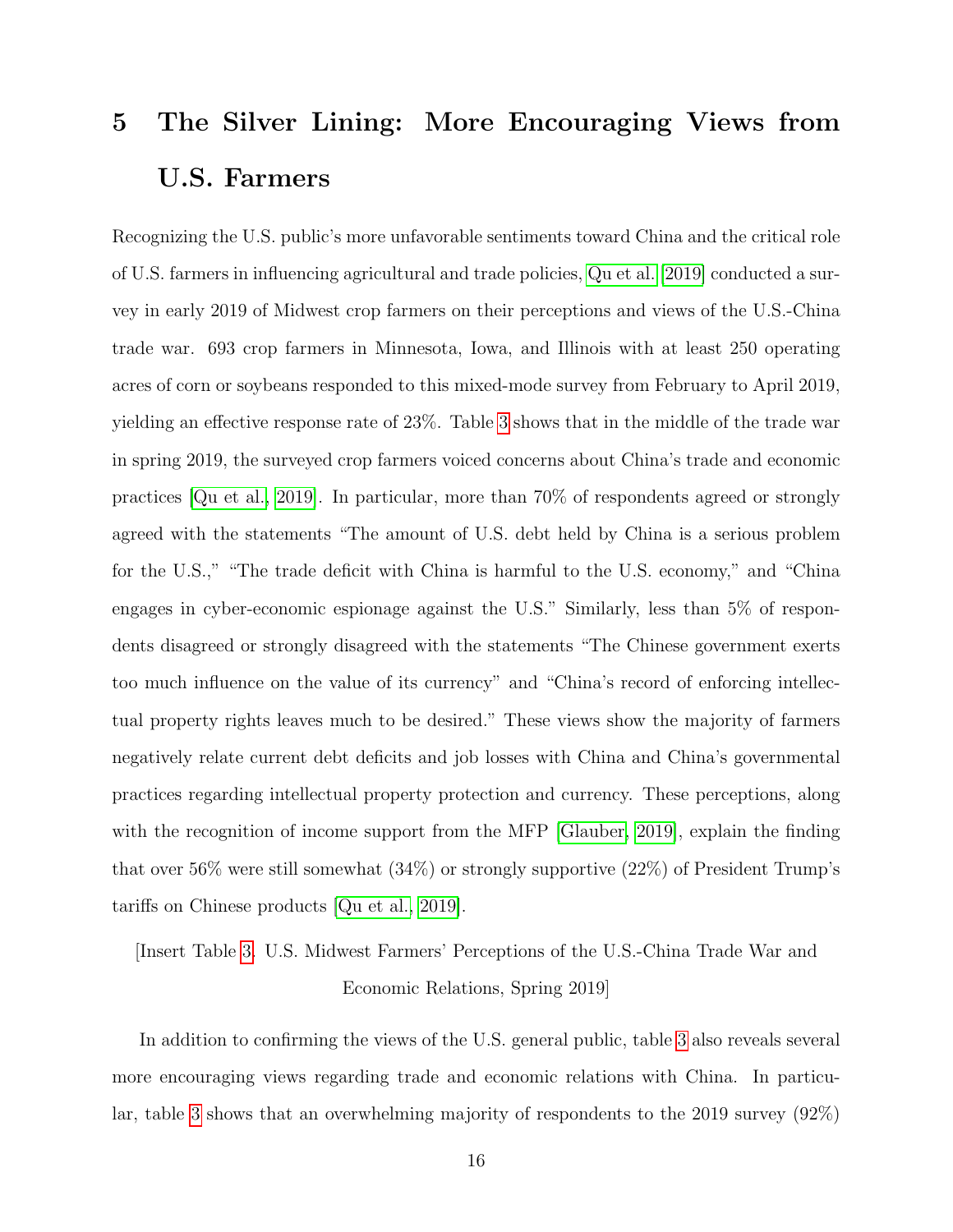agreed or strongly agreed that it is important for the United States to maintain a healthy economic relationship with China. Furthermore, although farmers split equally on the statement "Economically, China is an ally of the U.S.," only 20% of respondents disagreed or strongly disagreed with the statement "China's growing economic strength is good for the world." Finally, most U.S. farmers (75%) recognized that they would bear the brunt of the tariffs imposed by China, and many (81%) hoped the trade disruption would be resolved soon. These more optimistic views of China's importance for U.S. agricultural markets and the importance of maintaining a healthy bilateral economic relationship are important to recognize, especially because they were made during the thick of trade tensions.

### [Insert Figure [4.](#page-35-0) Producers' views about U.S.-China agricultural trade from Ag Economy Barometer 2019–2020]

The uplifting impact of the U.S.-China trade deal on farmers' sentiments after, and even before, the signing of the trade deal are reflected in the monthly producer Ag Economy Barometer survey led by Purdue University and the CME Group (see figure [4\)](#page-35-0). In particular, the share of producers who think that the trade dispute with China will likely be settled soon, shown as the blue line in figure [4b,](#page-35-0) almost doubled in late 2019 and peaked in January 2020 when the phase one deal was signed. Figures [4a](#page-35-0) and [4b](#page-35-0) also show the impacts of the COVID-19 pandemic on producers' future outlooks. In particular, the share of producers expecting an increase in U.S. agricultural exports over the next five years dropped from 70% to less than 60% over the past four months, and the percent of producers who think the trade dispute with China will ultimately be resolved in a way that benefits U.S. agriculture dipped by 20 percentage points to less than 60% as well. However, it is also important to point out that both percentages that indicate a more optimistic future outlook are still above 50% even during the pandemic. Furthermore, Figure [4a](#page-35-0) also shows that the percent of producers expecting increasing exports spiked to 67% in August, reflecting in part rising export sales to China this summer [\[Mintert and Langemeier, 2020\]](#page-26-2). This is also consistent with table [3,](#page-34-0) which shows that more surveyed crop farmers agree than disagree with the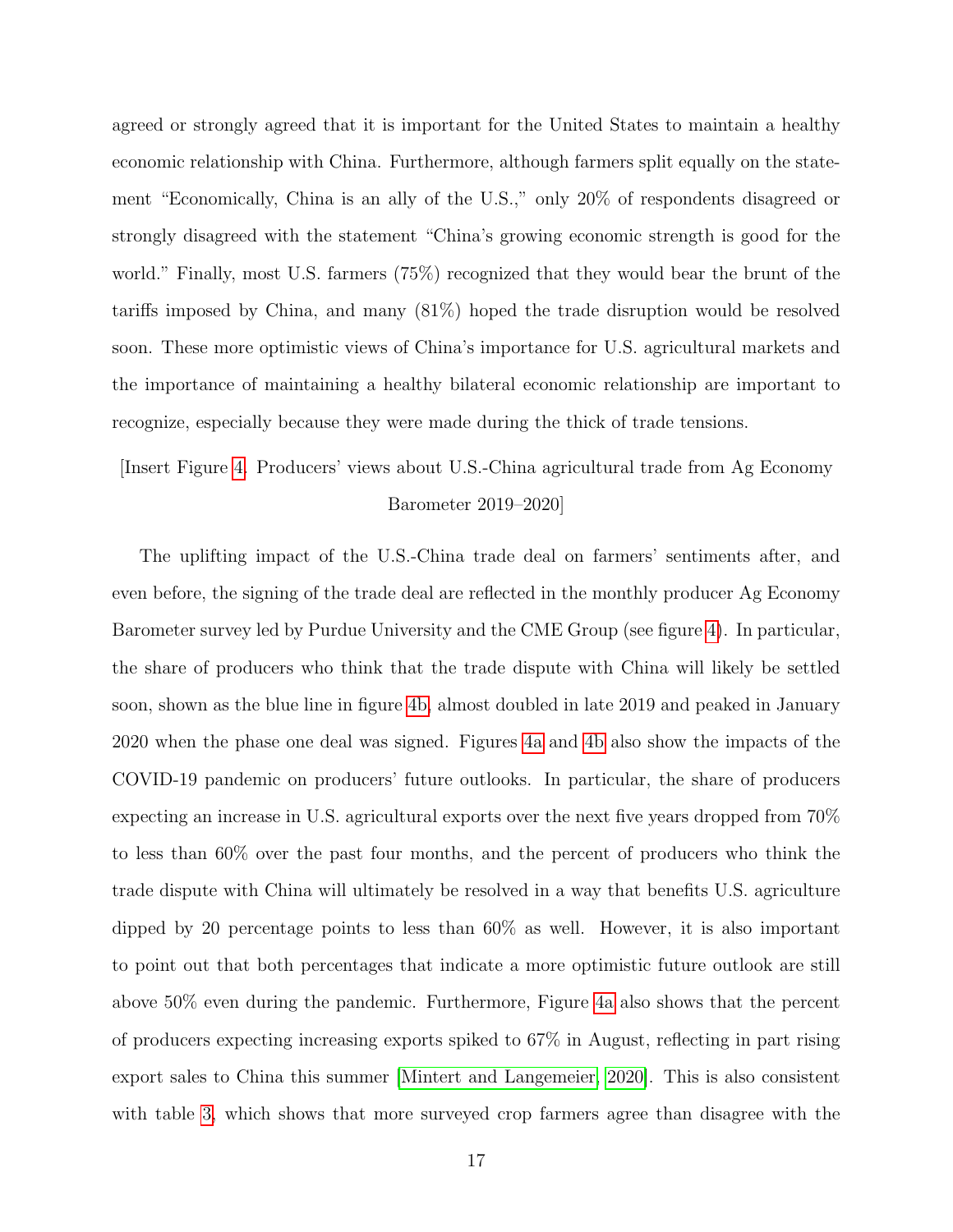statement "The trade disruption will enhance the economic relationship between the U.S. and China in the long run." This figure also shows that as commodity prices rally and U.S.- China agricultural trade prospects improve, the index of current conditions, which measures the producer sentiment, rose from 70 in April to 124 in August 2020.

# <span id="page-20-0"></span>6 The Path Forward: A Cautiously Optimistic View about Future U.S.-China Agricultural Trade

The COVID-19 pandemic caused significant delays, uncertainty and challenges for U.S.- China agricultural trade relations, and economic relations in general. This in part arises from challenges with more workers working from home as well as the rise in non-tariff barriers. In addition, the ongoing trade war and the quick deterioration of U.S.-China relations and mutual trust during the pandemic also gives China even more strategic incentives to continue accelerating its diversification [\[Zhang, 2019\]](#page-28-2). As a result, China's purchases of agricultural exports are currently noticeably below the phase one trade deal's annual year-end targets [\[He et al., 2020a\]](#page-25-3).

However, this does not necessarily lead to a gloom-and-doom scenario for future agricultural trade relations between China and the United States. Table [3](#page-34-0) reveals that a majority of U.S. farmers recognize and welcome healthy U.S.-China economic relations. I would argue that healthy bilateral trade relations are mutually beneficial, politically significant, and economically indispensable for both countries. From China's perspective, the United States is indispensable because commodity agricultural production, especially if it is land-intensive, is not China's comparative advantage [\[Zhang, 2019\]](#page-28-2). In particular, China only has half the arable land of the United States, yet it has almost 90 times as many farmers actively engaged in crop or livestock production, which results in an average of less than two U.S. acres for a typical farming household. Furthermore, China's agricultural production efficiency is also severely constrained by inferior land quality and lagging technological progress in crop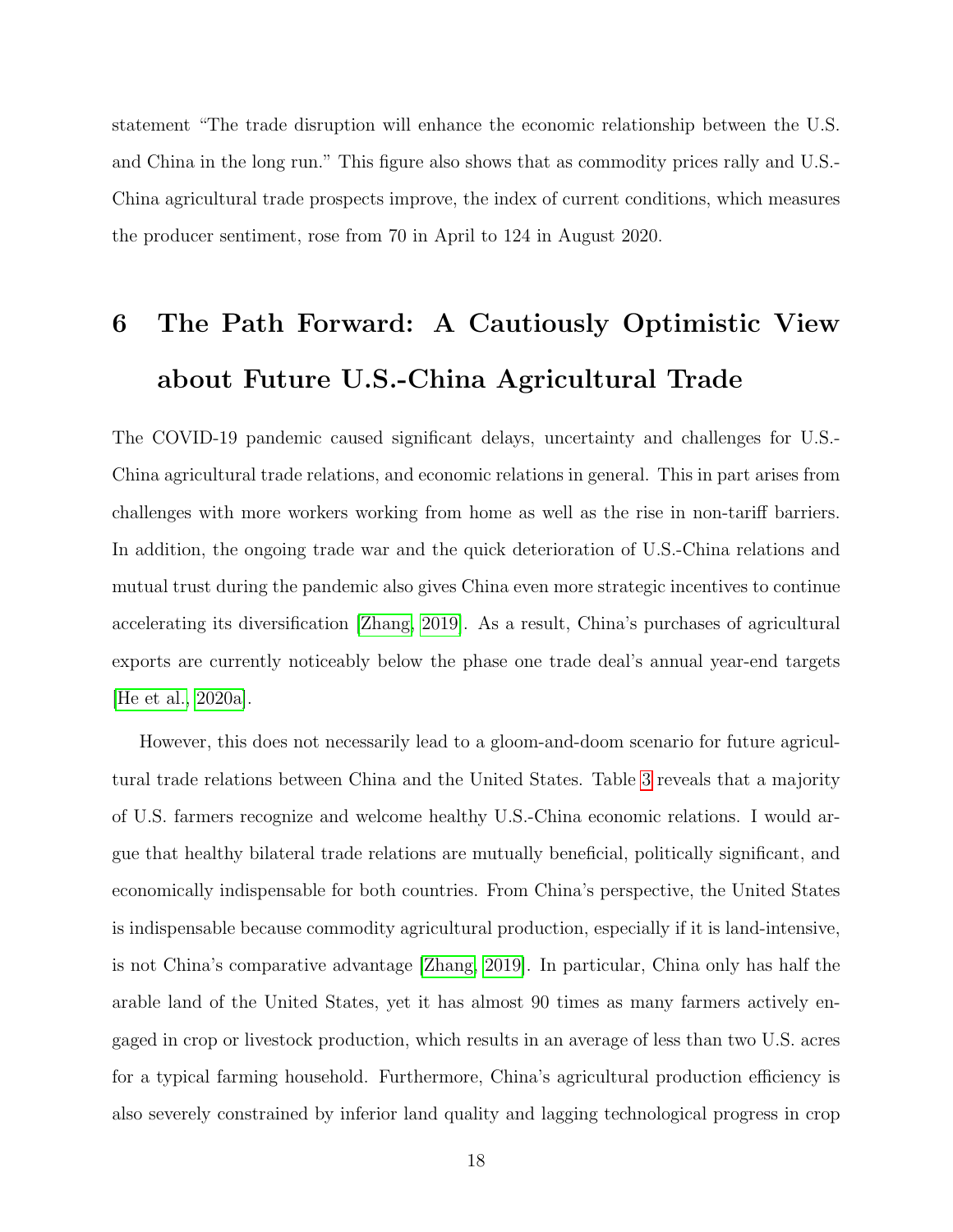and livestock genetics [\[Zhang, 2019\]](#page-28-2). These limitations, combined with farmland lost to urbanization, led to China only producing 15%–20% of its soybean needs domestically and instead using most of its arable acres for major food crops such as rice, wheat, and corn. With a rising per-capita income and protein consumption, China cannot afford to go without the United States, which prides itself as a cost-competitive major supplier of multiple agricultural products. From the perspective of the United States, China represents a critical and growing market with rising demand from its expanding middle class. In particular, the Brookings Institution estimates that 88% of the global middle class over the next decade will be in China, India, and other Asian countries—Asia's middle-class markets are set to grow from \$20 trillion today to \$36 trillion by 2030 [\[Kharas, 2020\]](#page-25-11). China's economic growth has already led to noticeable increases in household income and demand for protein, which created surging import demand for products like beef and avocados [\[Zhang, 2019\]](#page-28-2).

Although the bold purchase targets promised in the U.S.-China phase one trade deal may not materialize in the long run, they do offer an important opportunity to restructure U.S.- China agricultural trade relations. Current U.S.-China agricultural trade is dominated by feed grains, especially soybeans; however, the phase one deal offers an opportunity for both countries to upgrade to a more balanced portfolio of U.S. agricultural exports to China, with long-term growth in meat, seafood, and retail food products [\[Zhang, 2020\]](#page-28-0). With projected increases in soybean and corn production in Brazil and grain production in Ukraine and Russia, the long-term U.S. market share of soybeans could fall. China's total 2017 agricultural imports exceeded \$140 billion; however, the United States accounts for very small fractions of China's meat, seafood, and retail food product demand [\[Zhang, 2020\]](#page-28-0). China is the world's largest meat buyer and is currently battling an unprecedented pork shortage due to an African swine fever outbreak. As a result, the meat shortage created by China's ongoing African swine fever outbreak is continuing to result in rising demand from China for U.S. pork, beef, and poultry products [\[He et al., 2020a\]](#page-25-3). Germany is currently China's thirdlargest pork supplier; however, China is now banning imports of Germany pork after the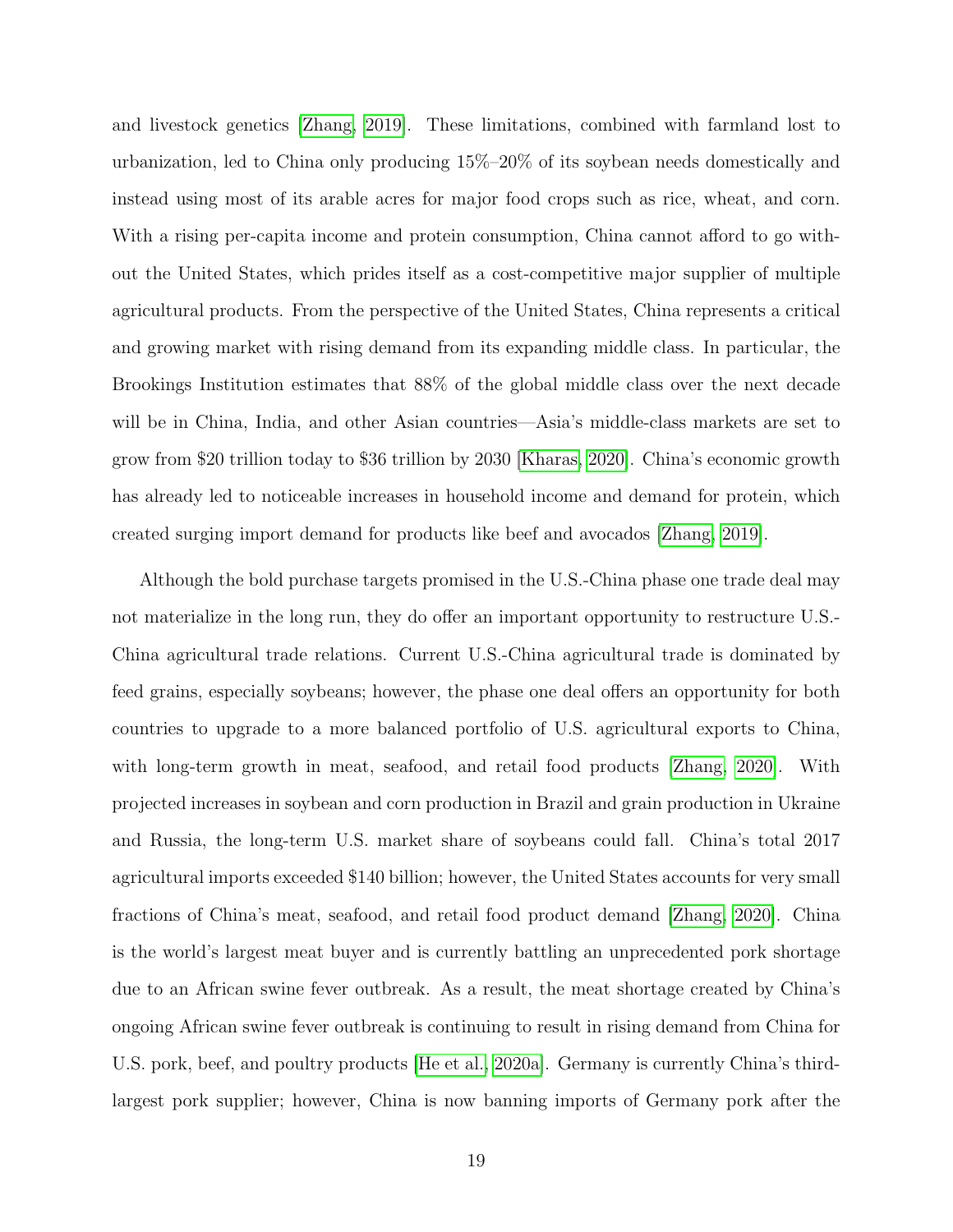latter confirmed its first African swine fever case. Germany is a key U.S. competitor in the global pork market; thus, the United States is poised to ship more pork to China [\[Reuters,](#page-26-9) [2020\]](#page-26-9). Similarly, it is also reasonable to expect the United States to capture a larger share of China's imports as it buys more consumer products such as nuts, fruits and vegetables, wine, seafood, and dairy products. The more balanced portfolio will allow China to strengthen economic ties with agricultural states outside the U.S. Midwest, such as California and Florida, and also fits China's diversification objectives of not solely relying on soybeans when buying U.S. agricultural products. However, these increases in protein, especially consumer products, won't happen automatically as other countries such as Australia, New Zealand, and Chile strengthen economic ties with China. To maintain the U.S. export competitiveness as U.S. agriculture continue to heavily rely on international demand, there is a greater demand for Extension programming to help producers and consumers better understand international markets such as China [\[Taylor and Zhang, 2019\]](#page-27-10). A better knowledge of the growing Chinese middle class will also help identify more concrete "exchanges and dialogues on agricultural topics" between the United States and China, as prescribed in the phase one trade deal [\[U.S. Trade Representative, 2020\]](#page-27-11). All these suggest creative thinking will help rebuild mutual trust and good will among the two nations.

The COVID-19 pandemic and the ensuing rise in deglobalization pressures add more uncertainty to future U.S.-China agricultural trade and the phase one trade deal. Despite the challenges in meeting the purchase targets, there is still room for cautious optimism, as China has accelerated its agricultural purchases from the United States and made good progress meeting the regulatory and structural changes promised in the deal [\[He et al., 2020a\]](#page-25-3). The phase one deal is important both politically and symbolically because it represents the first time both countries made moves to actually reduce the tariff rate rather than escalate the situation. In a world with rising economic nationalism and growing distrust, stressing healthy U.S.-China trade relations, for the well-being of both U.S. farmers and China's consumers, is paramount.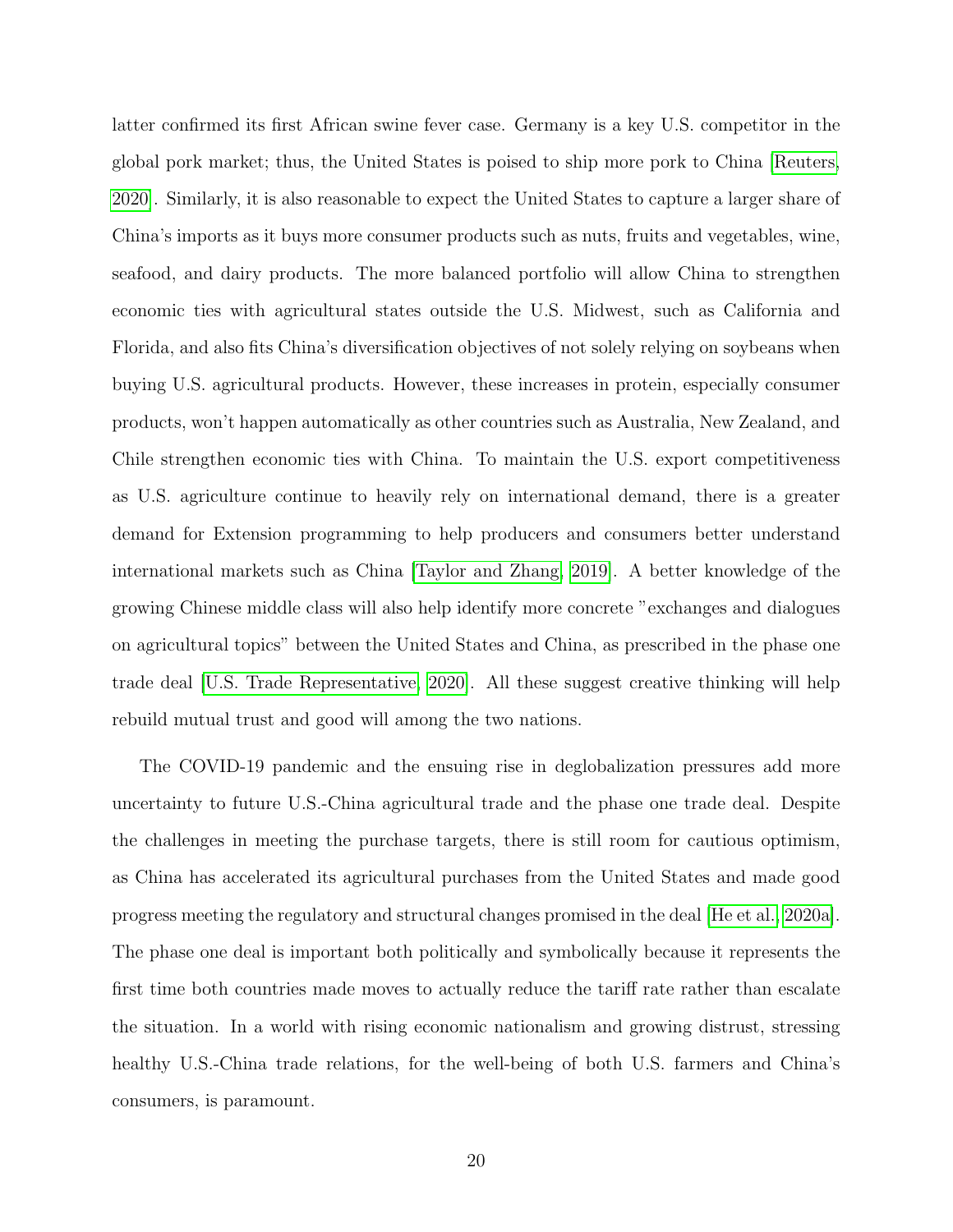#### References

- <span id="page-23-10"></span>E. J. Balistreri, C. E. Hart, D. J. Hayes, M. Li, L. Schulz, D. A. Swenson, W. Zhang, and J. M. Crespi. The impact of the 2018 trade disruptions on the iowa economy. CARD Policy Briefs 18-PB 25, Center for Agricultural and Rural Development, Iowa State University, 2018. URL <https://www.card.iastate.edu/products/publications/synopsis/?p=1281>.
- <span id="page-23-8"></span>E. J. Balistreri, W. Zhang, and J. Beghin. The state-level burden of the trade war: Interactions between the Market Facilitation Program and tariffs. CARD Agricultural Policy Review, Winter:1–3, 2020.
- <span id="page-23-3"></span>J. C. Beghin. Nontariff Measures and International Trade, volume 56 of World Scientific Studies in International Economics. World Scientific, January 2017. doi: https://doi.org/ 10.1142/10150.
- <span id="page-23-7"></span>A. Bhaskar and J. C. Beghin. How coupled are decoupled farm payments? a review of the evidence. Journal of Agricultural and Resource Economics, 34(1):130–153, 2009. URL <https://www.jstor.org/stable/41548405>.
- <span id="page-23-4"></span>P. Blenkinsop. EU, China and 14 others agree stop-gap fix for WTO crisis. Reuters Business News, (March 27), 2020. URL [https://www.reuters.com/article/us-trade-wto/](https://www.reuters.com/article/us-trade-wto/eu-china-and-14-others-agree-stop-gap-fix-for-wto-crisis\-idUSKBN21E2I0) [eu-china-and-14-others-agree-stop-gap-fix-for-wto-crisis\-idUSKBN21E2I0](https://www.reuters.com/article/us-trade-wto/eu-china-and-14-others-agree-stop-gap-fix-for-wto-crisis\-idUSKBN21E2I0).
- <span id="page-23-0"></span>C. P. Bown. Unappreciated hazards of the US-China phase one deal. Technical report, Peterson Institute for International Economics, 2020. URL [https://www.piie.com/blogs/trade-and-investment-policy-watch/](https://www.piie.com/blogs/trade-and-investment-policy-watch/unappreciated-hazards-us-china-phase-one-deal) [unappreciated-hazards-us-china-phase-one-deal](https://www.piie.com/blogs/trade-and-investment-policy-watch/unappreciated-hazards-us-china-phase-one-deal).
- <span id="page-23-9"></span>C. P. Bown and M. Kolb. Trump's trade war timeline: An up-to-date guide. Technical report, Peterson Institute for International Economics, 2020. URL [https://www.piie.](https://www.piie.com/blogs/trade-investment-policy-watch/trump-trade-war-china-date-guide) [com/blogs/trade-investment-policy-watch/trump-trade-war-china-date-guide](https://www.piie.com/blogs/trade-investment-policy-watch/trump-trade-war-china-date-guide).
- <span id="page-23-1"></span>K. Bradsher and N. Chokshi. Virus Disrupts China's Shipping, and World Ports Feel the Impact. the New York Times, 2020. URL [https://www.nytimes.com/2020/02/](https://www.nytimes.com/2020/02/27/business/economy/china-coronavirus-shipping-ports.html) [27/business/economy/china-coronavirus-shipping-ports.html](https://www.nytimes.com/2020/02/27/business/economy/china-coronavirus-shipping-ports.html).
- <span id="page-23-2"></span>A. Carey. China bans Australian barley imports as trade war escalates. Bloomberg, 2020. URL [https://www.news.com.au/finance/business/other-industries/](https://www.news.com.au/finance/business/other-industries/china-bans-australian-barley-imports-as-trade-war-escalates/news-story/4d1bf27e91cf5a47e2165983a1a91081) [china-bans-australian-barley-imports-as-trade-war-escalates/news-story/](https://www.news.com.au/finance/business/other-industries/china-bans-australian-barley-imports-as-trade-war-escalates/news-story/4d1bf27e91cf5a47e2165983a1a91081) [4d1bf27e91cf5a47e2165983a1a91081](https://www.news.com.au/finance/business/other-industries/china-bans-australian-barley-imports-as-trade-war-escalates/news-story/4d1bf27e91cf5a47e2165983a1a91081).
- <span id="page-23-5"></span>CGTN. China confident of meeting 2020 fiscal targets: Finance minister. CGTN, 2020. URL [https://news.cgtn.com/news/2020-08-07/](https://news.cgtn.com/news/2020-08-07/China-confident-of-meeting-2020-fiscal-targets-Finance-Minister-SKUFJsrke4/index.html) [China-confident-of-meeting-2020-fiscal-targets-Finance-Minister-SKUFJsrke4](https://news.cgtn.com/news/2020-08-07/China-confident-of-meeting-2020-fiscal-targets-Finance-Minister-SKUFJsrke4/index.html)/ [index.html](https://news.cgtn.com/news/2020-08-07/China-confident-of-meeting-2020-fiscal-targets-Finance-Minister-SKUFJsrke4/index.html).
- <span id="page-23-6"></span>E. Cheng. China's central bank sees little need for more emergency stimulus this year. CNBC, 2020. URL [https://www.cnbc.com/2020/07/13/](https://www.cnbc.com/2020/07/13/chinas-central-bank-sees-little-need-for-more-stimulus-this-year.html) [chinas-central-bank-sees-little-need-for-more-stimulus-this-year.html](https://www.cnbc.com/2020/07/13/chinas-central-bank-sees-little-need-for-more-stimulus-this-year.html).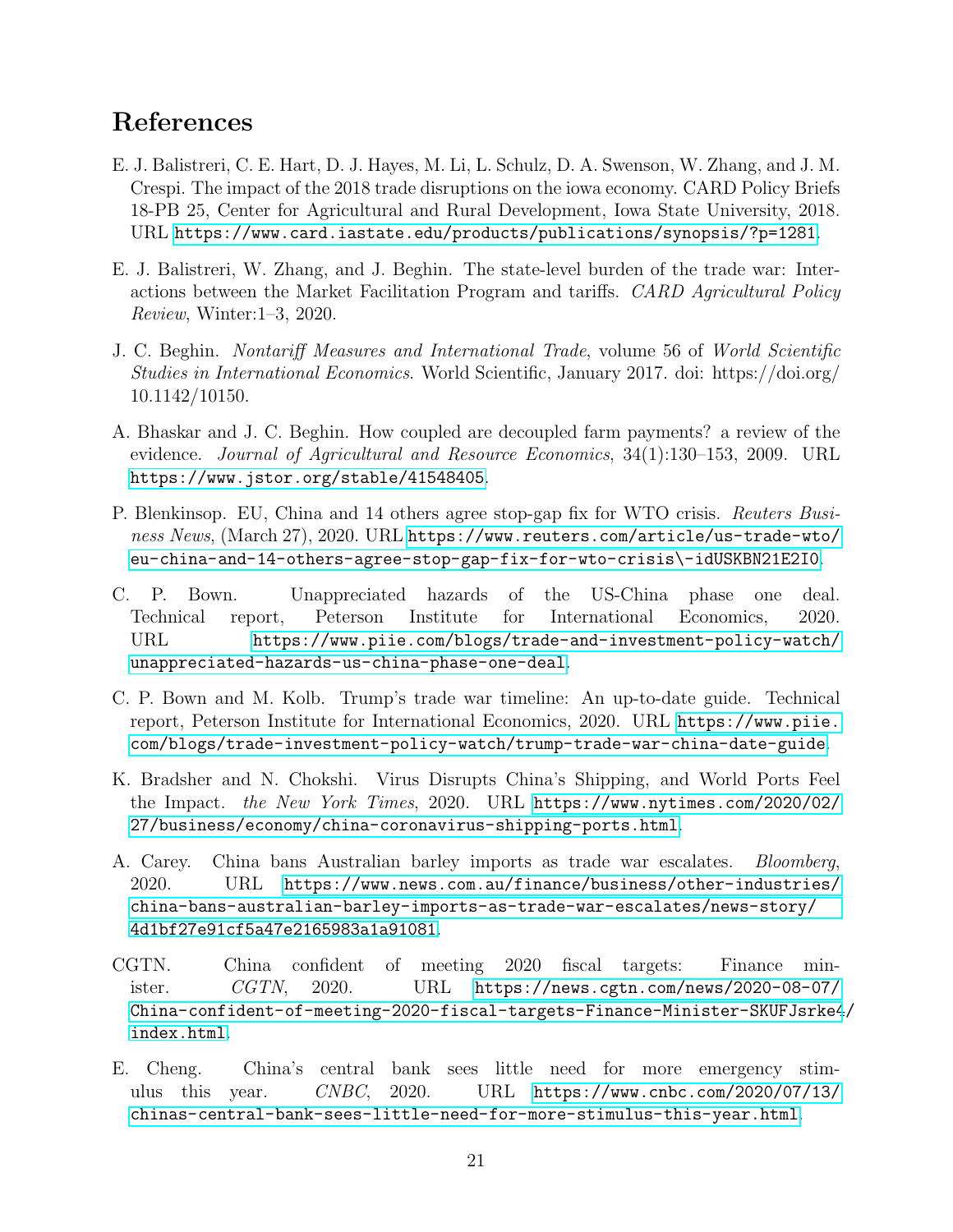- <span id="page-24-2"></span>D. C. Chow, I. M. Sheldon, and W. McGuire. The revival of economic nationalism and the global trading system. Cardozo Law Journal, page 2133, 2019. URL [https://dx.doi.](https://dx.doi.org/10.2139/ssrn.3152299) [org/10.2139/ssrn.3152299](https://dx.doi.org/10.2139/ssrn.3152299).
- <span id="page-24-3"></span>J. Coppess, G. Schnitkey, K. Swanson, and C. Zulauf. The Market Facilitation Program: A new direction in public agricultural policy? 9 (220), 2019. URL [https://farmdocdaily.illinois.edu/2019/11/](https://farmdocdaily.illinois.edu/2019/11/the-market-facilitation-program-a-new-direction-in-public-agricultural-policy.html) [the-market-facilitation-program-a-new-direction-in-public-agricultural-pol](https://farmdocdaily.illinois.edu/2019/11/the-market-facilitation-program-a-new-direction-in-public-agricultural-policy.html)icy. [html](https://farmdocdaily.illinois.edu/2019/11/the-market-facilitation-program-a-new-direction-in-public-agricultural-policy.html).
- <span id="page-24-8"></span>B. Davis and L. Wei. Superpower Showdown: How the Battle Between Trump and Xi Threatens a New Cold War. HarperCollins, 2020. ISBN 9780062953056.
- <span id="page-24-1"></span>K. Devlin, L. Silver, and C. Huang. U.S. views of China increasingly negative amid coronavirus outbreak. April 2020. URL [https://www.pewresearch.org/global/2020/04/](https://www.pewresearch.org/global/2020/04/21/u-s-views-of-china-increasingly-negative-amid-coronavirus-outbreak/) [21/u-s-views-of-china-increasingly-negative-amid-coronavirus-outbreak/](https://www.pewresearch.org/global/2020/04/21/u-s-views-of-china-increasingly-negative-amid-coronavirus-outbreak/).
- <span id="page-24-6"></span>M. Dorning. U.S. Rebuffs China, Rejecting Links Between Covid and Food. Bloomberg, 2020. URL [https://www.bloomberg.com/news/articles/2020-06-24/](https://www.bloomberg.com/news/articles/2020-06-24/in-rebuff-to-china-u-s-snubs-any-link-between-covid-and-food?sref=q8seIhDd) [in-rebuff-to-china-u-s-snubs-any-link-between-covid-and-food?sref=](https://www.bloomberg.com/news/articles/2020-06-24/in-rebuff-to-china-u-s-snubs-any-link-between-covid-and-food?sref=q8seIhDd) [q8seIhDd](https://www.bloomberg.com/news/articles/2020-06-24/in-rebuff-to-china-u-s-snubs-any-link-between-covid-and-food?sref=q8seIhDd).
- <span id="page-24-9"></span>F. Gale, C. Valdes, and M. Ash. Interdependence of China, United States, and Brazil in soybean trade. Oil Crops Outlook OCS-19F-01, USDA Economic Research Service, 2019. URL <https://www.ers.usda.gov/publications/pub-details/?pubid=93389>.
- <span id="page-24-5"></span>J. Glauber, D. Laborde, W. Martin, and B. Vos. Covid-19: Trade restrictions are worst possible response to safeguard food security. IFPRI Blog, March 2020. URL [https://www.ifpri.org/blog/](https://www.ifpri.org/blog/covid-19-trade-restrictions-are-worst-possible-response-safeguard-food-security) [covid-19-trade-restrictions-are-worst-possible-response-safeguard-food-security](https://www.ifpri.org/blog/covid-19-trade-restrictions-are-worst-possible-response-safeguard-food-security).
- <span id="page-24-7"></span>J. W. Glauber. Agricultural trade aid: Implications and consequences for us global trade relationships in the context of the World Trade Organization. Technical report, American Enterprise Institute (AEI), 2019. URL [https://www.aei.org/research-products/report/](https://www.aei.org/research-products/report/agricultural-trade-aid-implications-and-consequences-for-us-global-trade- \ relationships-in-the-context-of-the-world-trade-organization/) [agricultural-trade-aid-implications-and-consequences-for-us-global-trade-\](https://www.aei.org/research-products/report/agricultural-trade-aid-implications-and-consequences-for-us-global-trade- \ relationships-in-the-context-of-the-world-trade-organization/) [relationships-in-the-context-of-the-world-trade-organization/](https://www.aei.org/research-products/report/agricultural-trade-aid-implications-and-consequences-for-us-global-trade- \ relationships-in-the-context-of-the-world-trade-organization/).
- <span id="page-24-0"></span>J. W. Glauber. Trade restrictions are the wrong way to address food supply issues in the covid-19 crisis. the Hill, 2020. URL [https://thehill.com/opinion/finance/](https://thehill.com/opinion/finance/496875-trade-restrictions-are-the-wrong-way-to-address-food-supply-issues-in-the) [496875-trade-restrictions-are-the-wrong-way-to-address-food-supply-issues-in-the](https://thehill.com/opinion/finance/496875-trade-restrictions-are-the-wrong-way-to-address-food-supply-issues-in-the).
- <span id="page-24-4"></span>H. Gu, P. Li, and D. Patton. China's soybean imports from Brazil rise to record in June. Reuters, 2020. URL [https:](https://www.reuters.com/article/us-china-economy-trade-soybeans/chinas-soybean-imports-from-brazil-rise-to-record-in-june-idUSKCN24R07Q) [//www.reuters.com/article/us-china-economy-trade-soybeans/](https://www.reuters.com/article/us-china-economy-trade-soybeans/chinas-soybean-imports-from-brazil-rise-to-record-in-june-idUSKCN24R07Q) [chinas-soybean-imports-from-brazil-rise-to-record-in-june-idUSKCN24R07Q](https://www.reuters.com/article/us-china-economy-trade-soybeans/chinas-soybean-imports-from-brazil-rise-to-record-in-june-idUSKCN24R07Q).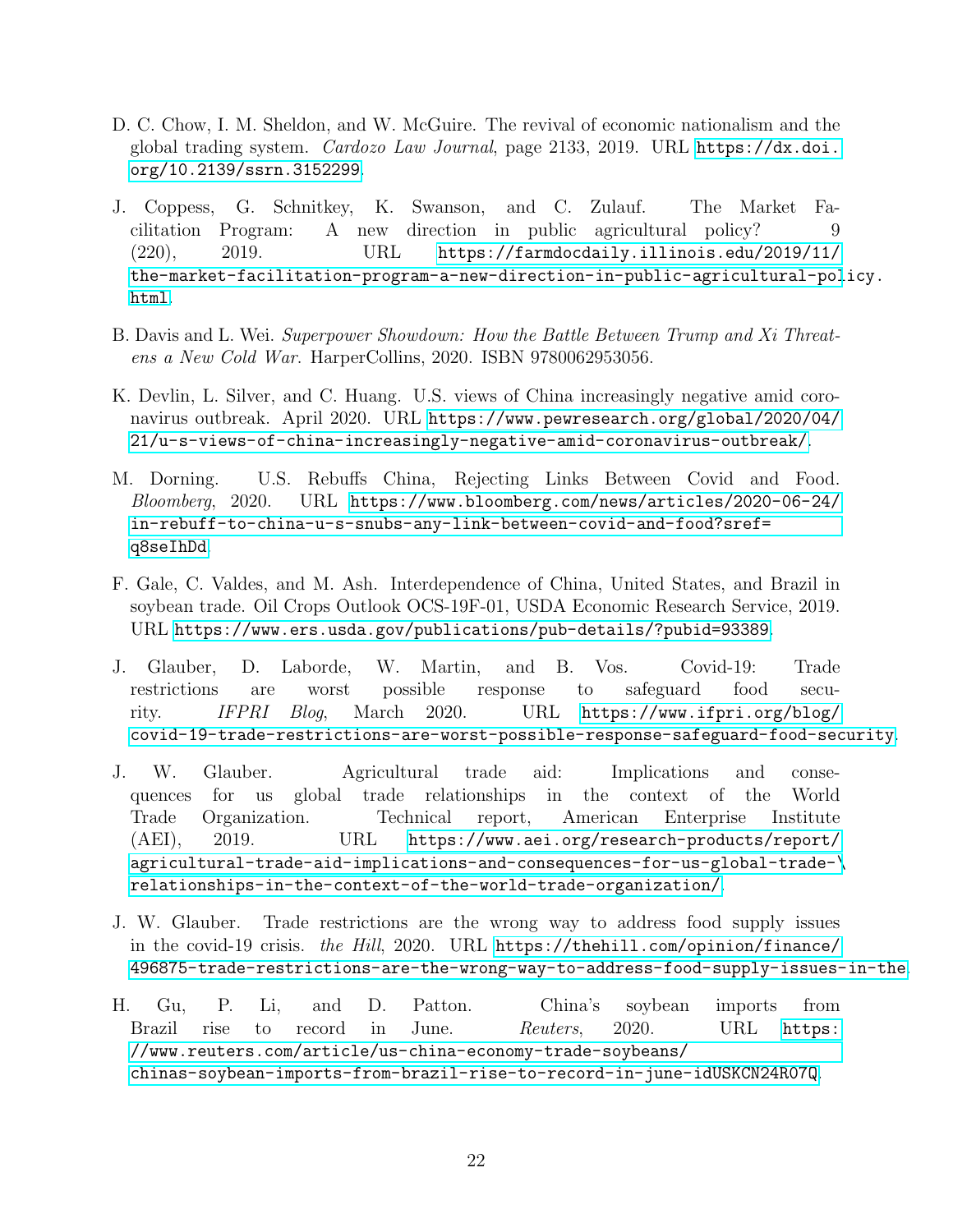- <span id="page-25-12"></span><span id="page-25-0"></span>Y. N. Harari. the world after coronavirus. the Financial Times, 2020. URL [https://www.](https://www.ft.com/content/19d90308-6858-11ea-a3c9-1fe6fedcca75) [ft.com/content/19d90308-6858-11ea-a3c9-1fe6fedcca75](https://www.ft.com/content/19d90308-6858-11ea-a3c9-1fe6fedcca75).
- <span id="page-25-3"></span>X. He, D. J. Hayes, and W. Zhang. China's agricultural imports under the phase one deal: Is success possible? CARD Policy Briefs 20-PB 29, Center for Agricultural and Rural Development, Iowa State University, 2020a. URL [https://www.card.iastate.](https://www.card.iastate.edu/products/policy-briefs/display/?n=1303) [edu/products/policy-briefs/display/?n=1303](https://www.card.iastate.edu/products/policy-briefs/display/?n=1303).
- <span id="page-25-4"></span>X. He, T. Xiong, and W. Zhang. [covid-19 economic database: China], August 2020b. URL <https://www.card.iastate.edu/china/covid-19/>.
- <span id="page-25-7"></span>J. A. Hillman. A Reset of the World Trade Organization's Appellate Body. Technical report, Greenberg Center for Geoeconomic Studies, Council on Foreign Relations, January 2020. URL [https://www.cfr.org/report/](https://www.cfr.org/report/reset-world-trade-organizations-appellate-body) [reset-world-trade-organizations-appellate-body](https://www.cfr.org/report/reset-world-trade-organizations-appellate-body).
- <span id="page-25-1"></span>International Monetary Fund. World economic outlook update, june 2020: A crisis like no other, an uncertain recovery. Technical report, 2020. URL [https://www.imf.org/en/](https://www.imf.org/en/Publications/WEO/Issues/2020/06/24/WEOUpdateJune2020) [Publications/WEO/Issues/2020/06/24/WEOUpdateJune2020](https://www.imf.org/en/Publications/WEO/Issues/2020/06/24/WEOUpdateJune2020).
- <span id="page-25-8"></span>J. Keaten. US tariffs on China are illegal, says world trade body. the AP News, 2020. URL <https://apnews.com/58a89252300408e255ed3a9a26004091>.
- <span id="page-25-11"></span>H. Kharas. Who gained from global growth last decade - and who will benefit by 2030? Future development blog, the Brookings Institution, January 2020. URL [https://www.brookings.edu/blog/future-development/2020/01/16/](https://www.brookings.edu/blog/future-development/2020/01/16/who-gained-from-global-growth-last-decade-\and-who-will-benefit-by-2030/) [who-gained-from-global-growth-last-decade-\and-who-will-benefit-by-2030/](https://www.brookings.edu/blog/future-development/2020/01/16/who-gained-from-global-growth-last-decade-\and-who-will-benefit-by-2030/).
- <span id="page-25-5"></span>A. King. Northwest Exports Back Up As Coronavirus Quarantines Trade. Oregon Public Broadcasting, 2020. URL [https://www.opb.org/news/article/](https://www.opb.org/news/article/coronavirus-pacific-northwest-us-china-trade-exports-oregon-washington/) [coronavirus-pacific-northwest-us-china-trade-exports-oregon-washington/](https://www.opb.org/news/article/coronavirus-pacific-northwest-us-china-trade-exports-oregon-washington/).
- <span id="page-25-9"></span>A. Kohut. America's Global Image Remains More Positive than China's: But Many See China Becoming World's Leading Power. (July), 2013. URL [https://www.pewresearch.org/global/2013/07/18/](https://www.pewresearch.org/global/2013/07/18/americas-global-image-remains-more-positive-than-chinas/) [americas-global-image-remains-more-positive-than-chinas/](https://www.pewresearch.org/global/2013/07/18/americas-global-image-remains-more-positive-than-chinas/).
- <span id="page-25-6"></span>M. Li, W. Zhang, and C. Hart. What have we learned from China's past trade retaliation strategies? Choices, 8(2), 2018.
- <span id="page-25-10"></span>M. Li, E. Balistreri, and W. Zhang. The U.S.–China trade war: Tariff data and general equilibrium analysis. *Journal of Asian Economics*, 2020. doi: https://doi.org/10.1016/j. asieco.2020.101216.
- <span id="page-25-2"></span>J. Lusk and J. D. Anderson. Economic Impacts of COVID-19 on Food and Agricultural Markets. the Council for Agricultural Science and Technology (CAST), 2020. URL [https://www.cast-science.org/publication/](https://www.cast-science.org/publication/economic-impacts-of-covid-19-on-food-and-agricultural-markets/) [economic-impacts-of-covid-19-on-food-and-agricultural-markets/](https://www.cast-science.org/publication/economic-impacts-of-covid-19-on-food-and-agricultural-markets/).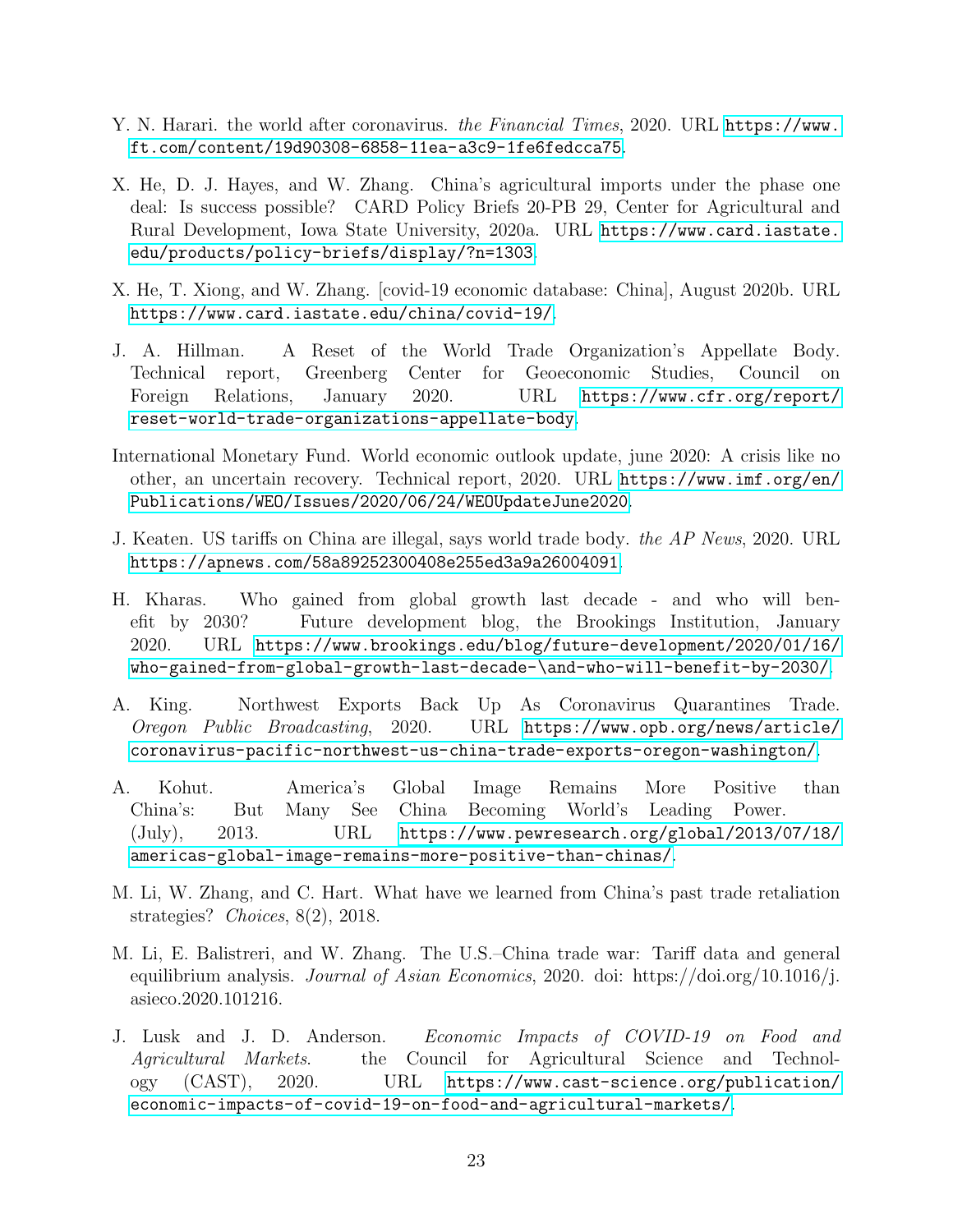- <span id="page-26-11"></span><span id="page-26-10"></span><span id="page-26-1"></span>W. Martin and J. W. Glauber. Chapter 6 - trade policy and food security. In R. E. Baldwin and S. J. Evenett, editors, *COVID-19 and trade policy: Why turning inward* won't work, pages 89–101. CEPR Press, 2020. URL [https://voxeu.org/content/](https://voxeu.org/content/covid-19-and-trade-policy-why-turning-inward-won-t-work) [covid-19-and-trade-policy-why-turning-inward-won-t-work](https://voxeu.org/content/covid-19-and-trade-policy-why-turning-inward-won-t-work).
- <span id="page-26-5"></span>A. Mattoo and R. W. Waiger. Trade wars: What do they mean? why are they happening now? what are the costs? NBER Working Paper, (25762), April 2019. URL [https:](https://www.nber.org/papers/w25762) [//www.nber.org/papers/w25762](https://www.nber.org/papers/w25762).
- <span id="page-26-3"></span>C. Miller. The dominance of the u.s. dollar during the covid-19 pandemic. 2020. URL [https://www.fpri.org/article/2020/05/](https://www.fpri.org/article/2020/05/the-dominance-of-the-u-s-dollar-during-the-covid-19-pandemic/) [the-dominance-of-the-u-s-dollar-during-the-covid-19-pandemic/](https://www.fpri.org/article/2020/05/the-dominance-of-the-u-s-dollar-during-the-covid-19-pandemic/).
- <span id="page-26-2"></span>J. Mintert and M. Langemeier. Farmer sentiment rebounds as commodity prices rally and agriculture trade prospects improve. Purdue University / CME Group Ag Economy Barometer, September 2020. URL [https://ag.purdue.edu/commercialag/ageconomybarometer/](https://ag.purdue.edu/commercialag/ageconomybarometer/farmer-sentiment-rebounds-as-commodity-prices-rally-and-agriculture-trade-prospects-improve/) farmer-sentiment-rebounds-as-commodity-prices-rally-and-agriculture-trade-prospects-i
- <span id="page-26-0"></span>J. Newton. Covid-19 will likely push farm bankruptcies higher. Market Intel, American Enterprise Institute (AEI), 2020. URL [https://www.fb.org/market-intel/](https://www.fb.org/market-intel/covid-19-will-likely-push-farm-bankruptcies-higher) [covid-19-will-likely-push-farm-bankruptcies-higher](https://www.fb.org/market-intel/covid-19-will-likely-push-farm-bankruptcies-higher).
- <span id="page-26-7"></span>J. Newton and S. Gerlt. Farm Bill Programs At Risk Without Immediate CCC Replenishment. Market Intel by American Farm Bureau Federation, September 2020. URL [https://www.fb.org/market-intel/](https://www.fb.org/market-intel/farm-bill-programs-at-risk-without-immediate-ccc-replenishment) [farm-bill-programs-at-risk-without-immediate-ccc-replenishment](https://www.fb.org/market-intel/farm-bill-programs-at-risk-without-immediate-ccc-replenishment).
- <span id="page-26-6"></span>J. Newton and M. Nepveux. Breaking Down CFAP2. Market Intel by American Farm Bureau Federation, September 2020. URL [https://www.fb.org/market-intel/](https://www.fb.org/market-intel/breaking-down-cfap-2.0) [breaking-down-cfap-2.0](https://www.fb.org/market-intel/breaking-down-cfap-2.0).
- <span id="page-26-4"></span>D. Palmer and A. Behsudi. Trade wars: Tariffs on bourbon, harleys and blue jeans. Politico, March 2018. URL [https://www.politico.com/story/2018/03/02/](https://www.politico.com/story/2018/03/02/trump-tariffs-world-response-382959) [trump-tariffs-world-response-382959](https://www.politico.com/story/2018/03/02/trump-tariffs-world-response-382959).
- Purdue University. Ag Economy Barometer, 2020. URL [https://ag.purdue.edu/](https://ag.purdue.edu/commercialag/ageconomybarometer/charts/) [commercialag/ageconomybarometer/charts/](https://ag.purdue.edu/commercialag/ageconomybarometer/charts/).
- <span id="page-26-8"></span>S. Qu, W. Zhang, M. Li, L. Rodriguez, G. Han, E. Cork, and J. M. Gbeda. Midwest crop farmers' perceptions of the U.S.-China trade war. CARD Policy Briefs 19-PB 26, Center for Agricultural and Rural Development, Iowa State University, 2019. URL [https:](https://www.card.iastate.edu/products/policy-briefs/display/?n=1294) [//www.card.iastate.edu/products/policy-briefs/display/?n=1294](https://www.card.iastate.edu/products/policy-briefs/display/?n=1294).
- <span id="page-26-9"></span>Reuters. China bans German pork imports after African swine fever case. Reuters, 2020. URL [https://www.reuters.com/article/germany-swinefever-china/](https://www.reuters.com/article/germany-swinefever-china/china-bans-german-pork-imports-after-african-swine-fever-case-idUSKBN2630GW) [china-bans-german-pork-imports-after-african-swine-fever-case-idUSKBN2630GW](https://www.reuters.com/article/germany-swinefever-china/china-bans-german-pork-imports-after-african-swine-fever-case-idUSKBN2630GW).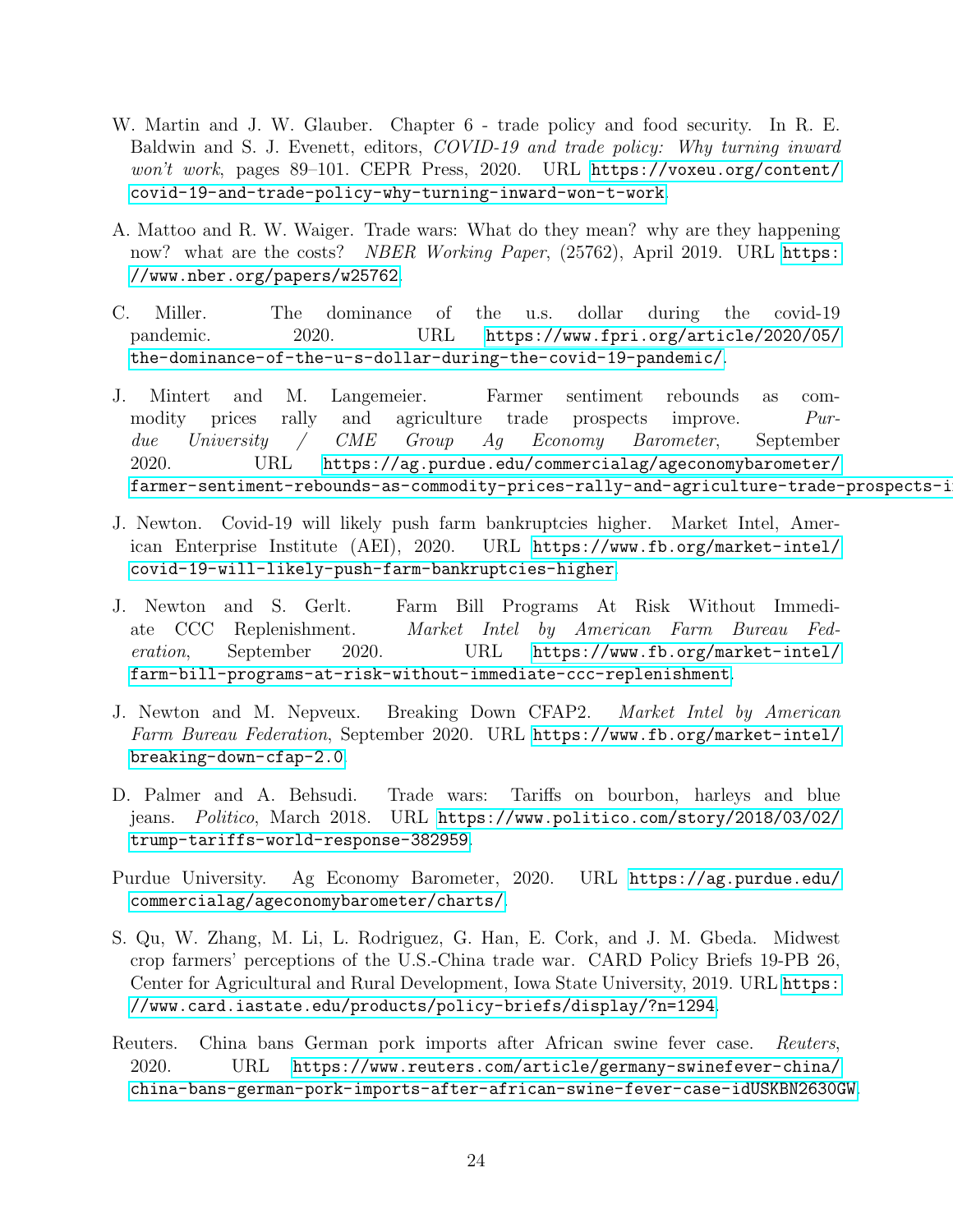- <span id="page-27-12"></span><span id="page-27-8"></span>J. Rogin. The coronavirus crisis is turning americans in both parties against china. the Washington Post, 2020. URL [https://www.washingtonpost.com/opinions/2020/04/](https://www.washingtonpost.com/opinions/2020/04/08/coronavirus-crisis-is-turning-americans-both-parties-against-china/) [08/coronavirus-crisis-is-turning-americans-both-parties-against-china/](https://www.washingtonpost.com/opinions/2020/04/08/coronavirus-crisis-is-turning-americans-both-parties-against-china/).
- <span id="page-27-1"></span>I. Sheldon and J. Grant. Global trade in agricultural products: The likely impact of covid-19. In J. Lusk and J. D. Anderson, editors, Economic Impacts of COVID-19 on Food and Agricultural Markets, pages 5–9. the Council for Agricultural Science and Technology (CAST), 2020. URL [https://www.cast-science.org/wp-content/uploads/2020/06/](https://www.cast-science.org/wp-content/uploads/2020/06/QTA2020-3-COVID-Impacts.pdf) [QTA2020-3-COVID-Impacts.pdf](https://www.cast-science.org/wp-content/uploads/2020/06/QTA2020-3-COVID-Impacts.pdf).
- <span id="page-27-3"></span>J. Shike. Link between Exports and Hog Prices. Pork Network by the Farm Journal, 2020. URL [https://www.porkbusiness.com/article/](https://www.porkbusiness.com/article/link-between-exports-and-hog-prices) [link-between-exports-and-hog-prices](https://www.porkbusiness.com/article/link-between-exports-and-hog-prices).
- <span id="page-27-10"></span>M. Taylor and W. Zhang. Training the next generation of Extension economists. Choices, (2), 2019. URL [https://www.choicesmagazine.org/](https://www.choicesmagazine.org/choices-magazine/theme-articles/the-future-of-farm-management-extension/\training-the-next-generation-of-extension-economists) [choices-magazine/theme-articles/the-future-of-farm-management-extension/](https://www.choicesmagazine.org/choices-magazine/theme-articles/the-future-of-farm-management-extension/\training-the-next-generation-of-extension-economists) [\training-the-next-generation-of-extension-economists](https://www.choicesmagazine.org/choices-magazine/theme-articles/the-future-of-farm-management-extension/\training-the-next-generation-of-extension-economists).
- <span id="page-27-6"></span>K. Tidgren. Usda releases final rule for coronavirus food assistance program. (May 19), 2020. URL [https://www.calt.iastate.edu/blogpost/](https://www.calt.iastate.edu/blogpost/usda-releases-final-rule-coronavirus-food-assistance-program) [usda-releases-final-rule-coronavirus-food-assistance-program](https://www.calt.iastate.edu/blogpost/usda-releases-final-rule-coronavirus-food-assistance-program).
- <span id="page-27-11"></span>U.S. Trade Representative. Economic and Trade Agreement Between the Government of the United States of America and the Government of the People's Republic of China. Technical report, 2020. URL [https://ustr.gov/countries-regions/china-mongolia-taiwan/](https://ustr.gov/countries-regions/china-mongolia-taiwan/peoples-republic-china/phase-one-trade-agreement/text) [peoples-republic-china/phase-one-trade-agreement/text](https://ustr.gov/countries-regions/china-mongolia-taiwan/peoples-republic-china/phase-one-trade-agreement/text).
- <span id="page-27-4"></span>USDA. U.S. Export Sales Report ((Data for Week Ending September 10, 2020), 2020a. URL <https://apps.fas.usda.gov/export-sales/esrd1.html>.
- <span id="page-27-5"></span>USDA. Global agricultural trade system (gats), 2020b. URL [https://apps.fas.usda.gov/](https://apps.fas.usda.gov/gats/default.aspx) [gats/default.aspx](https://apps.fas.usda.gov/gats/default.aspx).
- <span id="page-27-0"></span>USDA Economic Research Service. Highlights from the february 2020 farm income forecast: Farm sector profits forecast near average in 2020, February 2020. URL [https://www.ers.usda.gov/topics/farm-economy/farm-sector-income-finances/](https://www.ers.usda.gov/topics/farm-economy/farm-sector-income-finances/highlights-from-the-farm-income-forecast/) [highlights-from-the-farm-income-forecast/](https://www.ers.usda.gov/topics/farm-economy/farm-sector-income-finances/highlights-from-the-farm-income-forecast/).
- <span id="page-27-7"></span>D. Wong and A. C. Koty. The US-China trade war: A timeline. Technical report, Dezan Shira and Associates, 2020. URL [https://www.china-briefing.com/news/](https://www.china-briefing.com/news/the-us-china-trade-war-a-timeline/) [the-us-china-trade-war-a-timeline/](https://www.china-briefing.com/news/the-us-china-trade-war-a-timeline/). Accessed: 06/01/2020.
- <span id="page-27-2"></span>M. Wu. The "China, Inc." challenge to global trade governance. Harvard International Law Journal, 57(2):261–324, 2016.
- <span id="page-27-9"></span>T. Xiong and W. Zhang. Who benefits most from China's growing import demand due to African Swine Fever? (August), 2019. URL [https://www.extension.iastate.edu/](https://www.extension.iastate.edu/agdm/articles/others/XioAug19.html) [agdm/articles/others/XioAug19.html](https://www.extension.iastate.edu/agdm/articles/others/XioAug19.html).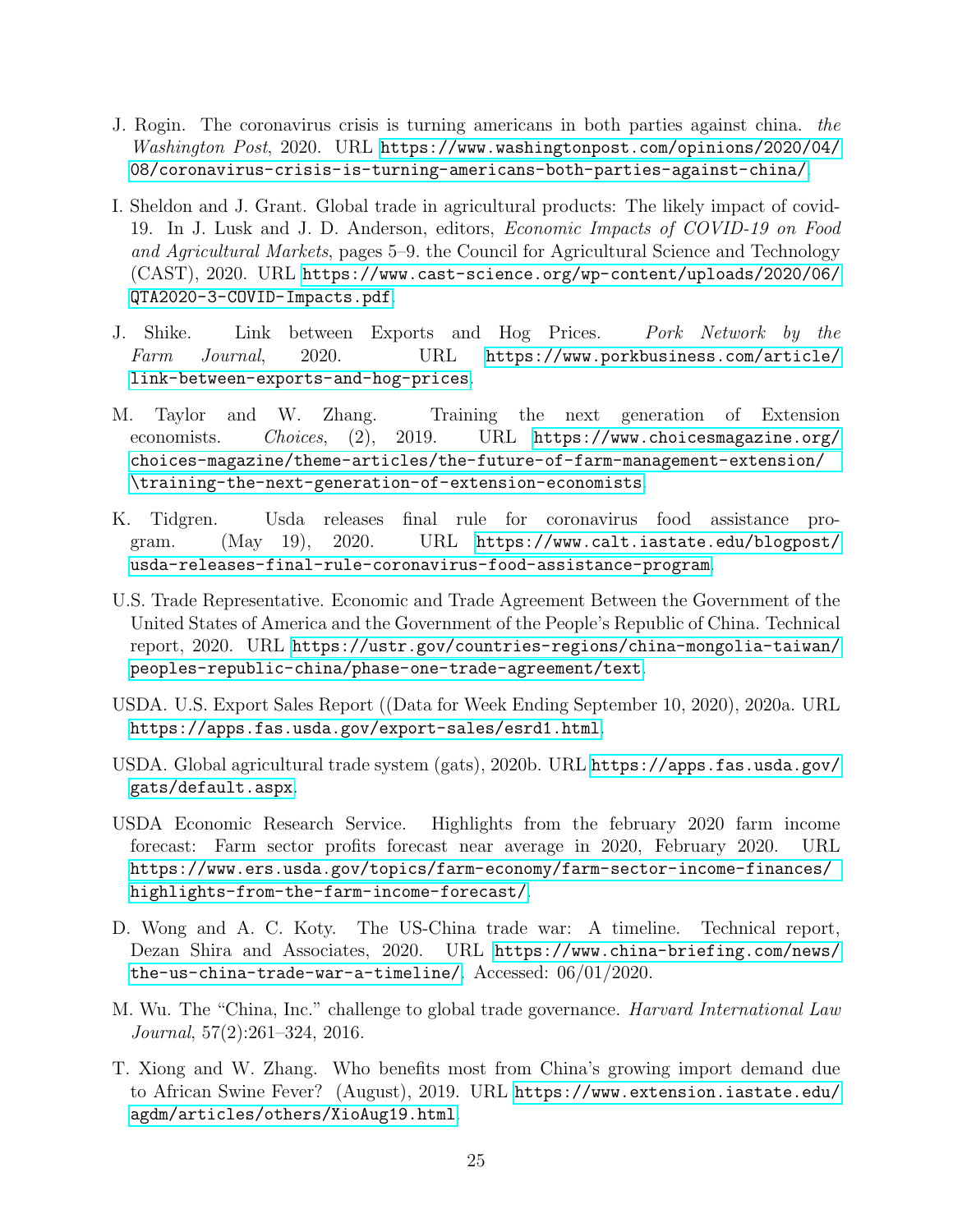- <span id="page-28-1"></span>T. Xiong and W. Zhang. The coronavirus will delay agricultural export surges promised in trade deal with China. (March), 2020. URL [https://theconversation.com/](https://theconversation.com/the-coronavirus-will-delay-agricultural-export-surges-promised-in-trade-deal\-with-china-132227) [the-coronavirus-will-delay-agricultural-export-surges-promised-in-trade-de](https://theconversation.com/the-coronavirus-will-delay-agricultural-export-surges-promised-in-trade-deal\-with-china-132227)al\ [-with-china-132227](https://theconversation.com/the-coronavirus-will-delay-agricultural-export-surges-promised-in-trade-deal\-with-china-132227).
- <span id="page-28-2"></span>W. Zhang. Seven things to know about China to understand the trade war. (February), 2019. URL <https://www.extension.iastate.edu/agdm/articles/zhang/ZhaFeb19.html>.
- <span id="page-28-0"></span>W. Zhang. US-China Phase 1 Trade Deal and US agriculture: A big win for farmers or too good to be true? (February), 2020. URL [https://www.extension.iastate.edu/agdm/](https://www.extension.iastate.edu/agdm/articles/zhang/ZhaFeb20.html) [articles/zhang/ZhaFeb20.html](https://www.extension.iastate.edu/agdm/articles/zhang/ZhaFeb20.html).
- <span id="page-28-4"></span>W. Zhang, L. Rodriguez, and S. Qu. 3 reasons Midwest farmers hurt by the U.S.-China trade war still support Trump. (November), 2019. URL [https://theconversation.com/](https://theconversation.com/3-reasons-midwest-farmers-hurt-by-the-u-s-china-trade-war-still-support-\trump-126303) [3-reasons-midwest-farmers-hurt-by-the-u-s-china-trade-war-still-support-\](https://theconversation.com/3-reasons-midwest-farmers-hurt-by-the-u-s-china-trade-war-still-support-\trump-126303) [trump-126303](https://theconversation.com/3-reasons-midwest-farmers-hurt-by-the-u-s-china-trade-war-still-support-\trump-126303).
- <span id="page-28-3"></span>M. Zhao. Is a new Cold War inevitable? Chinese perspectives on US–China strategic competition. The Chinese Journal of International Politics, 12(3):371–394, 2019. doi: https://doi.org/10.1093/cjip/poz010.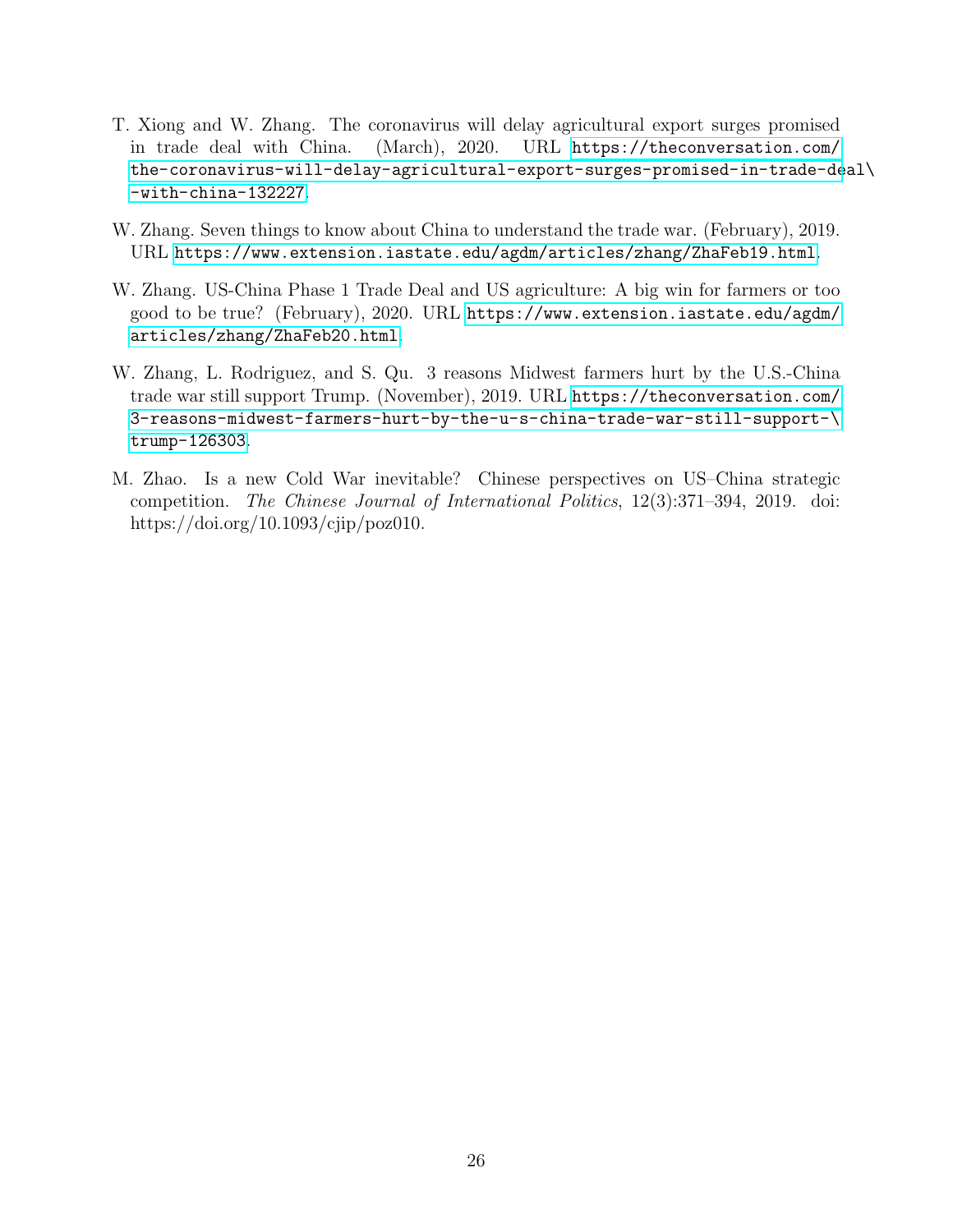<span id="page-29-0"></span>

Figure 1: Monthly U.S. agricultural and related products exports to China, 2017-–2020 Note: I prorate targets (dashed line) to a monthly basis for illustrative purposes only. The trade agreement does not indicate specific monthly or quarterly targets, only year-end targets. The data source is USDA Foreign Agricultural Service [\[USDA, 2020b\]](#page-27-5)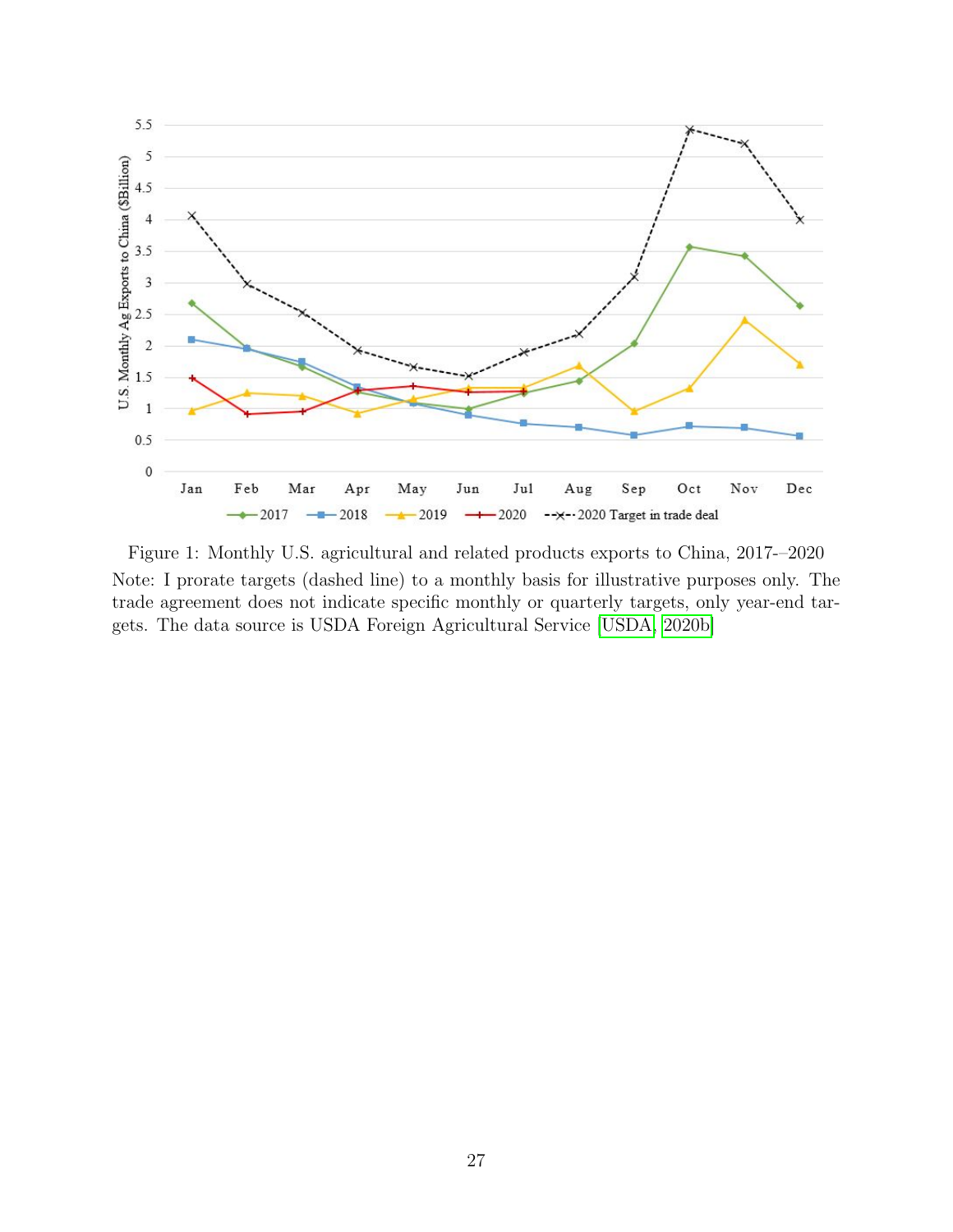|                       |                   | Chinese Imports from US | Chinese Imports from all sources |                        |  |  |
|-----------------------|-------------------|-------------------------|----------------------------------|------------------------|--|--|
|                       | Value (\$Million) | Quantity (Thousand MT)  | Value (\$Million)                | Quantity (Thousand MT) |  |  |
| Corn                  | 1,262             | 10,091                  | 1,992                            | 12,984                 |  |  |
| Soybeans              | 9,088             | 28,010                  | 36,251                           | 94,083                 |  |  |
| Cotton                | 1,443             | 3,973                   | 1,986                            | 1,243                  |  |  |
| Sorghum               | 1,255             | 6,721                   | 1,296                            | 6,730                  |  |  |
| Wheat                 | 244               | 1,002                   | 1,620                            | 5,652                  |  |  |
| Pork                  | 1,999             | 833                     | 11,215                           | 4,289                  |  |  |
| <b>Beef</b>           | 142               | 17                      | 9,129                            | 1,810                  |  |  |
| Poultry               | 369               | 265                     | 2,881                            | 1,197                  |  |  |
| Ethanol               | 15                | 196                     | 48                               | 694                    |  |  |
| Other products        | 5,818             |                         | 132,009                          |                        |  |  |
| Total<br>agricultural | 21,635            |                         | 198,427                          |                        |  |  |
| products              |                   |                         |                                  |                        |  |  |

Table 1: China's Predicted Agricultural Imports of Key Commodities from February 15, 2020, to February 14, 2021

<span id="page-30-0"></span>Note: Author's estimation based on 2017 seasonal patterns and China's most recent agricultural purchases from the United States, which includes advanced corn and soybeans sales until August 31, 2020. We assume the advanced corn and soybeansales until August <sup>31</sup> would be delivered in the first year of the trade deal [\[He](#page-25-12) et al., [2020a\]](#page-25-12).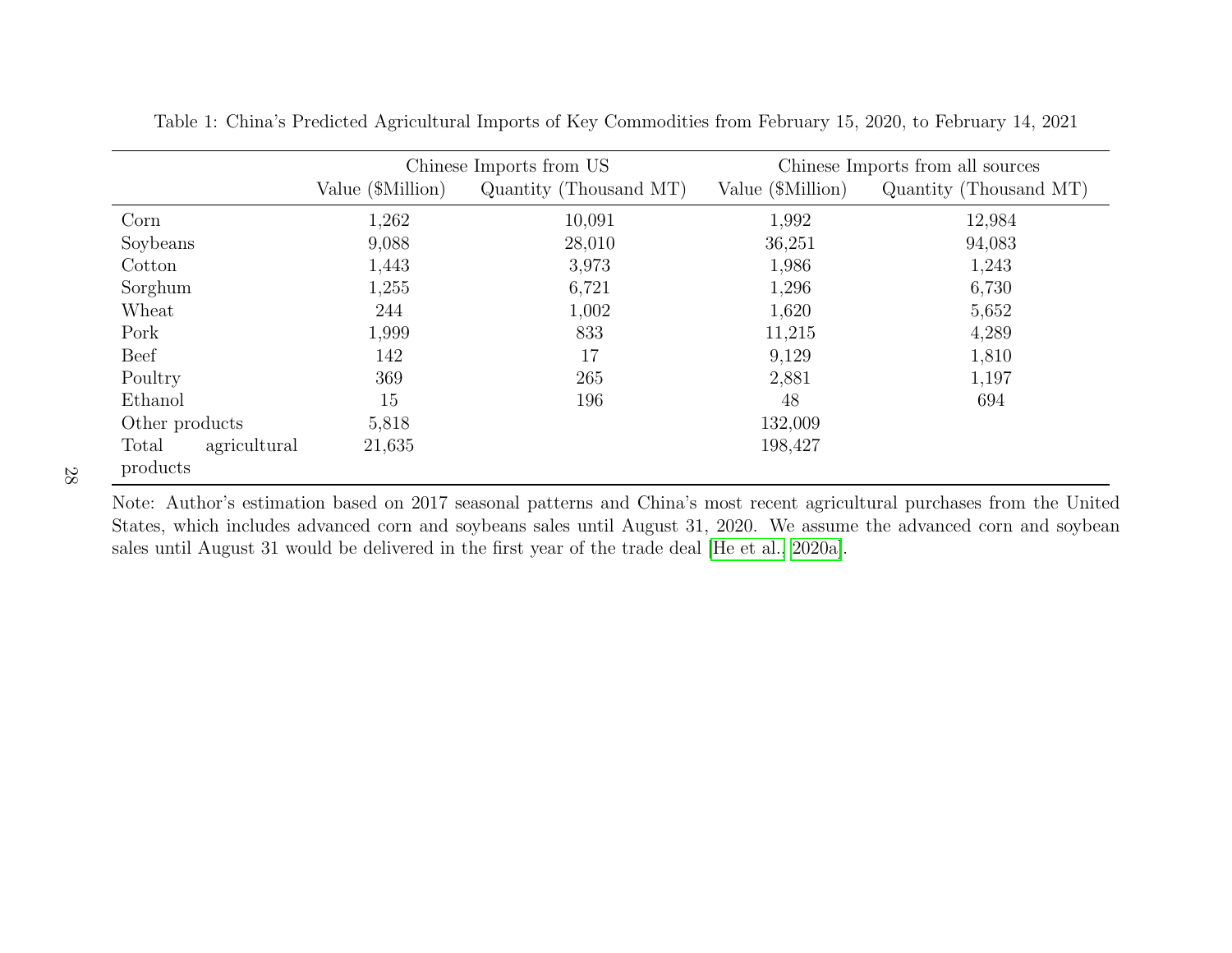<span id="page-31-0"></span>

|                                    | Panel A: U.S. Agricultural Exports to the World and China 2017-2020 |              |                                                                       |                                                                                                        |            |         |          |                  |                |                  |
|------------------------------------|---------------------------------------------------------------------|--------------|-----------------------------------------------------------------------|--------------------------------------------------------------------------------------------------------|------------|---------|----------|------------------|----------------|------------------|
|                                    |                                                                     |              | Total U.S. Exports (\$ Million)<br>U.S. Exports to China (\$ Million) |                                                                                                        |            |         |          |                  |                |                  |
| Product                            | 2017                                                                | $2018\,$     | 2019                                                                  | Jan-Jul 17                                                                                             | Jan-Jul 20 | 2017    | $2018\,$ | 2019             | Jan-Jul $17$   | Jan-Jul 20       |
| Agricultural & Related<br>Products | 157555                                                              | 159176       | 153825                                                                | 88609                                                                                                  | 84660      | 23997   | 13155    | 16277            | 10901          | 8559             |
| <b>Agricultural Products</b>       | 138183                                                              | 139544       | 136650                                                                | 78153                                                                                                  | 75921      | 19476   | 9145     | 13860            | 8539           | 7198             |
| Beef & Beef Products               | 7263                                                                | 8357         | 8094                                                                  | 3967                                                                                                   | 4277       | 31      | 61       | 86               | $\mathbf{1}$   | 69               |
| Corn                               | 9131                                                                | 12462        | 7651                                                                  | 6429                                                                                                   | 5456       | 142     | $50\,$   | 55               | 127            | 131              |
| Cotton                             | 5845                                                                | 6562         | 6148                                                                  | 4265                                                                                                   | 3850       | 978     | 925      | 706              | 640            | 847              |
| Distillers Grains                  | 1851                                                                | 2456         | 2230                                                                  | 1057                                                                                                   | 1293       | $62\,$  | $41\,$   | $36\,$           | $52\,$         | $15\,$           |
| Ethanol (non-bev.)                 | 2412                                                                | 2663         | 2349                                                                  | 1428                                                                                                   | 1405       | 83      | 82       | $\boldsymbol{0}$ | $\overline{0}$ | $\boldsymbol{0}$ |
| <b>Fish Products</b>               | 5394                                                                | 5233         | 4857                                                                  | 2509                                                                                                   | $2075\,$   | 1232    | 1053     | 822              | 566            | 389              |
| Forest Products                    | 9525                                                                | 9600         | 8046                                                                  | 5436                                                                                                   | 4264       | 3193    | 2857     | 1577             | 1789           | 960              |
| Hay                                | 1245                                                                | $1222\,$     | 1328                                                                  | $735\,$                                                                                                | 845        | 340     | 272      | 291              | $213\,$        | $240\,$          |
| Pork & Pork Products               | 6485                                                                | 6403         | 6952                                                                  | 3698                                                                                                   | 4598       | 662     | $571\,$  | 1300             | 404            | 1509             |
| Soybeans                           | 21456                                                               | 17058        | 18663                                                                 | 9021                                                                                                   | 6804       | 12224   | 3119     | 8005             | 4033           | 1520             |
| Wheat                              | 6058                                                                | 5387         | 6232                                                                  | 3872                                                                                                   | 3630       | 351     | 106      | 56               | 269            | 166              |
|                                    |                                                                     |              |                                                                       | Panel B: Percentage Change in U.S. Agricultural Exports by Commodity from Jan-Jul 2017 to Jan-Jul 2020 |            |         |          |                  |                |                  |
| Product                            | World                                                               | <b>ASEAN</b> | Canada                                                                | China                                                                                                  | Europe     | Japan   | South    | Mexico           | US FTA         |                  |
|                                    | Total                                                               |              |                                                                       |                                                                                                        |            |         | Korea    |                  | Partners       |                  |
| Agricultural & Related             | $-4%$                                                               | 15%          | $-1\%$                                                                | $-21\%$                                                                                                | $-9\%$     | $-4%$   | $6\%$    | $-5%$            | $0\%$          |                  |
| Products                           |                                                                     |              |                                                                       |                                                                                                        |            |         |          |                  |                |                  |
| <b>Agricultural Products</b>       | $-3%$                                                               | 17%          | $0\%$                                                                 | $-16%$                                                                                                 | $-12%$     | $-2\%$  | $6\%$    | $-5%$            | $1\%$          |                  |
| Beef & Beef Products               | $8\%$                                                               | 13%          | $-7%$                                                                 | $5036\%$                                                                                               | $-46\%$    | $8\%$   | 58%      | $-19\%$          | 12%            |                  |
| Corn                               | $-15%$                                                              | $-11%$       | $207\%$                                                               | $3\%$                                                                                                  | $-100\%$   | $-17\%$ | $-28%$   | $4\%$            | $-3\%$         |                  |
| Cotton                             | $-10\%$                                                             | $-10%$       | $-65%$                                                                | $32\%$                                                                                                 | $-24\%$    | $-36\%$ | $-47%$   | $-67\%$          | $-50%$         |                  |
| Distillers Grains                  | $22\%$                                                              | 198%         | $-47%$                                                                | $-72%$                                                                                                 | $-50\%$    | $38\%$  | $71\%$   | $6\%$            | 13%            |                  |
| Ethanol (non-bev.)                 | $-2\%$                                                              | $-46%$       | $-17%$                                                                | $100\%$                                                                                                | $379\%$    | $971\%$ | $94\%$   | 177%             | $4\%$          |                  |
| <b>Fish Products</b>               | $-17%$                                                              | $-13%$       | $-6\%$                                                                | $-31\%$                                                                                                | $-11\%$    | $-30\%$ | $0\%$    | $4\%$            | $-4%$          |                  |
| Forest Products                    | $-22\%$                                                             | $0\%$        | $-9\%$                                                                | $-46\%$                                                                                                | 10%        | $-10\%$ | $-41%$   | $-24\%$          | $-16%$         |                  |
| Hay                                | $15\%$                                                              | 19%          | $39\%$                                                                | $12\%$                                                                                                 | 19%        | $24\%$  | $-1\%$   | $-58\%$          | $6\%$          |                  |
| Pork & Pork Products               | $24\%$                                                              | $31\%$       | $4\%$                                                                 | $273\%$                                                                                                | $1\%$      | $1\%$   | $5\%$    | $-27\%$          | $-5%$          |                  |
| Soybeans                           | $-25\%$                                                             | $4\%$        | $-60\%$                                                               | $-62\%$                                                                                                | $-39\%$    | $1\%$   | $-33%$   | 12%              | $4\%$          |                  |
| Wheat                              | $-6\%$                                                              | 53%          | 144%                                                                  | $-38\%$                                                                                                | 121%       | $-11%$  | $-5%$    | $-23%$           | $-23%$         |                  |

Table 2: China's Significance in U.S. Agricultural Exports Before and During COVID-19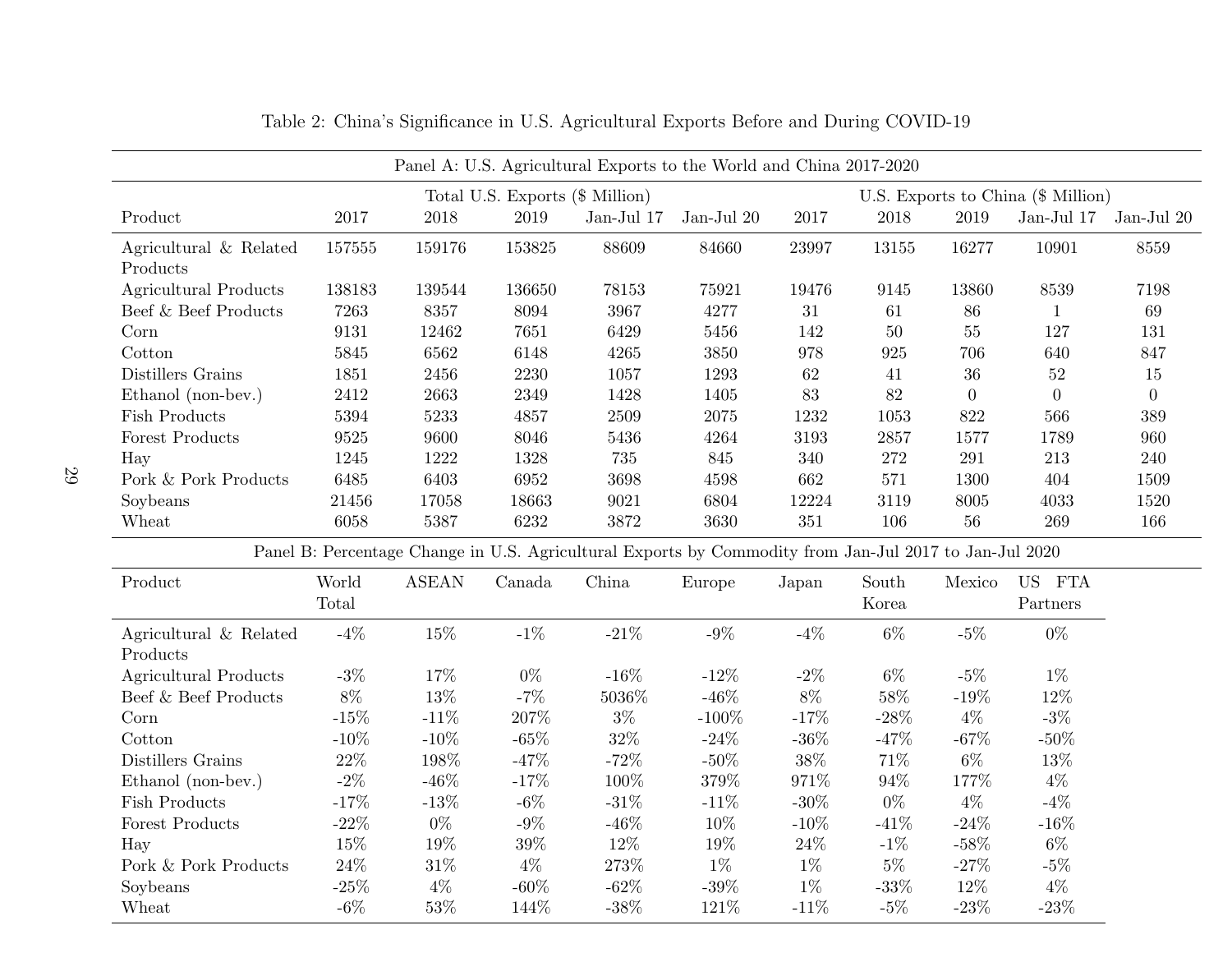<span id="page-32-0"></span>

Figure 2: Percent of U.S. Adults Who Say They Have an Unfavorable Opinion of China. Source: Pew Research Center [\[Devlin et al., 2020\]](#page-24-1)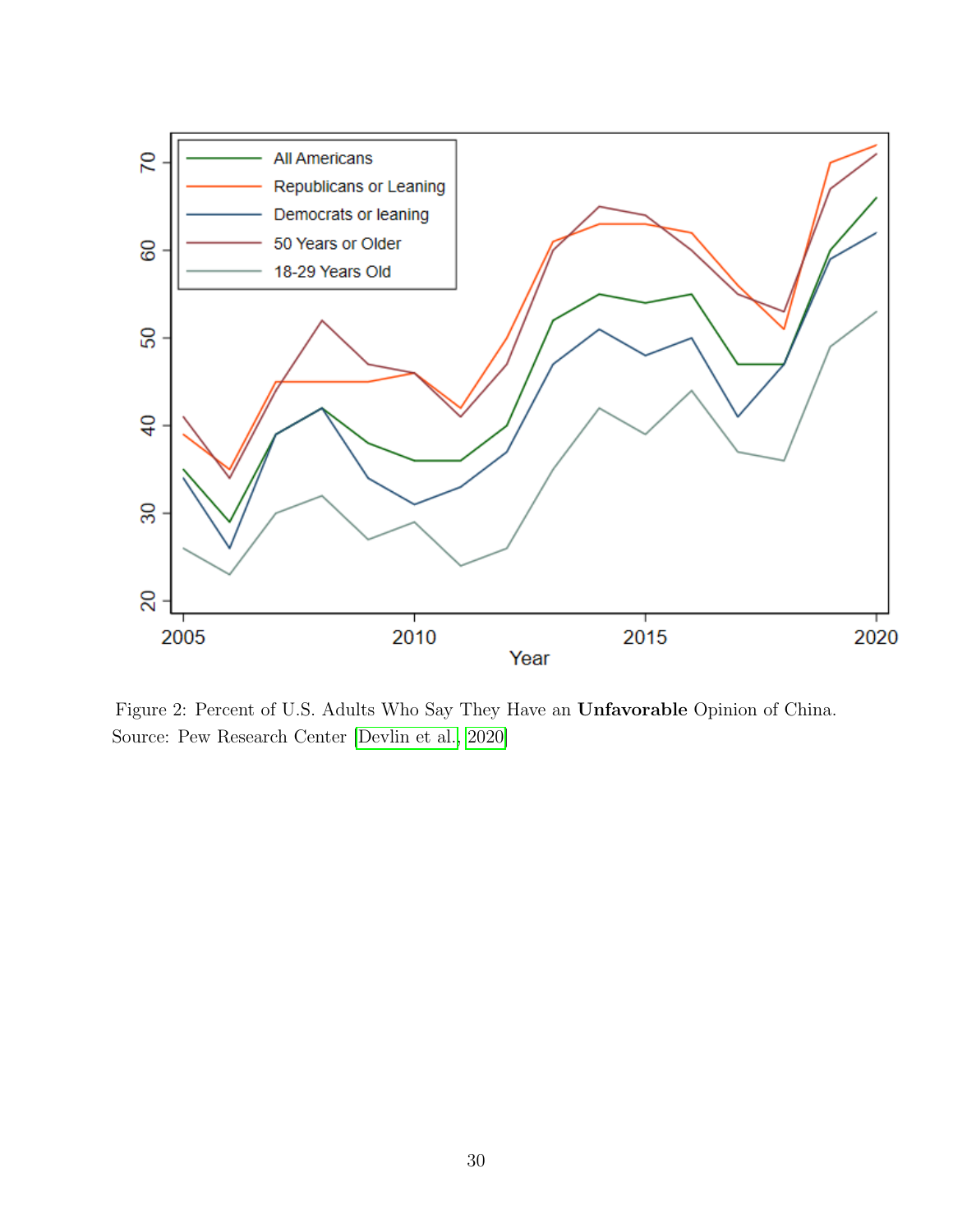<span id="page-33-0"></span>

(a) Significance of U.S.-China agricultural trade

(b) Significance of U.S.-China por<sup>k</sup> and soybean trade

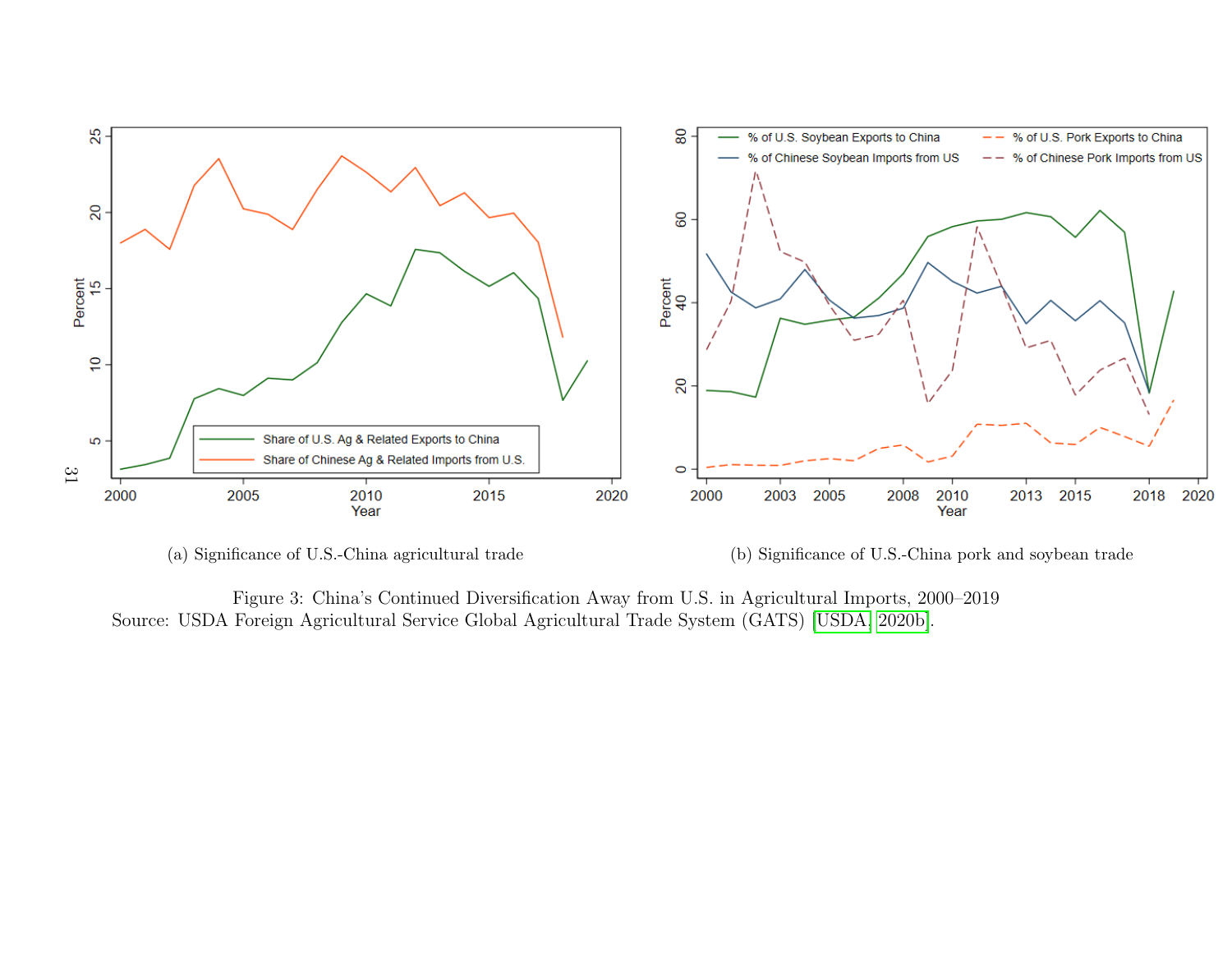|                                                                            | Strongly<br>Disagree | $\begin{array}{c} \textbf{Disagree} \end{array}$ | Neither agree<br>nor disagree | Agree | Strongly<br>agree |
|----------------------------------------------------------------------------|----------------------|--------------------------------------------------|-------------------------------|-------|-------------------|
| <b>U.S.-China Agricultural Trade</b>                                       |                      |                                                  |                               |       |                   |
| Nothing good will come out of this trade disruption.                       | 15.9                 | 38.7                                             | 15.5                          | 17.2  | 12.7              |
| I hope this trade disruption is resolved soon.                             | 1.5                  | 2.3                                              | 14.6                          | 34.2  | 47.3              |
| The trade disruption will make U.S. agriculture lose markets to our com-   | 5.1                  | 14.7                                             | 17.8                          | 33.5  | 28.9              |
| petitors.                                                                  |                      |                                                  |                               |       |                   |
| The U.S. economy will suffer more than China's economy due to this trade   | 11.8                 | 26.8                                             | 25.2                          | 23    | 13.3              |
| disruption.                                                                |                      |                                                  |                               |       |                   |
| American farmers will bear the brunt of the tariffs imposed by the Chinese | 3.4                  | 5.6                                              | 15.1                          | 41.6  | 34.3              |
| government.                                                                |                      |                                                  |                               |       |                   |
| The tariffs imposed by the U.S. and China on each other's products will    | 6.8                  | 20.8                                             | 25.1                          | 27.9  | 19.5              |
| have long-term negative effects on U.S. agriculture.                       |                      |                                                  |                               |       |                   |
| <b>U.S.-China Economic Relation</b>                                        |                      |                                                  |                               |       |                   |
| This trade disruption will enhance the economic relationship between the   | 14.3                 | 19                                               | 30.2                          | 31.4  | 5.2               |
| U.S. and China in the long run.                                            |                      |                                                  |                               |       |                   |
| The amount of U.S. debt held by China is a serious problem for the U.S.    | 0.9                  | 3.8                                              | 17.6                          | 53    | 24.8              |
| The trade deficit with China is harmful to the U.S. economy.               | 2.1                  | 9.3                                              | 16.2                          | 54    | 18.3              |
| China engages in cyber economic espionage against the U.S.                 | 1.1                  | 1.4                                              | 27                            | 43.2  | 27.3              |
| The number of jobs Americans lose to China is problematic.                 | 1.6                  | 8.4                                              | 26.4                          | 48.9  | 14.9              |
| Economically, China is an ally of the U.S.                                 | 7.8                  | 25.1                                             | 35.9                          | 28.2  | 3                 |
| It is important for the U.S. to maintain a healthy economic relationship   | 0.1                  | 0.6                                              | 7.2                           | 67    | 25.1              |
| with China.                                                                |                      |                                                  |                               |       |                   |
| China's growing economic strength is good for the world.                   | 3.4                  | 16.6                                             | 38.6                          | 38.1  | 3.3               |
| The Chinese government exerts too much influence on the value of its cur-  | 0.6                  | 2.3                                              | 38.5                          | 45.2  | 13.5              |
| rency.                                                                     |                      |                                                  |                               |       |                   |
| China's record of enforcing intellectual property rights leaves much to be | 0.3                  | $\mathbf{1}$                                     | 23.3                          | 44.5  | 31                |
| desired.                                                                   |                      |                                                  |                               |       |                   |

32

#### <span id="page-34-0"></span>Table 3: U.S. Midwest Farmers' Perceptions of U.S.-China Trade War and Economic Relations, Spring 2019

Adapted from [Qu](#page-26-10) et al. [\[2019\]](#page-26-10).